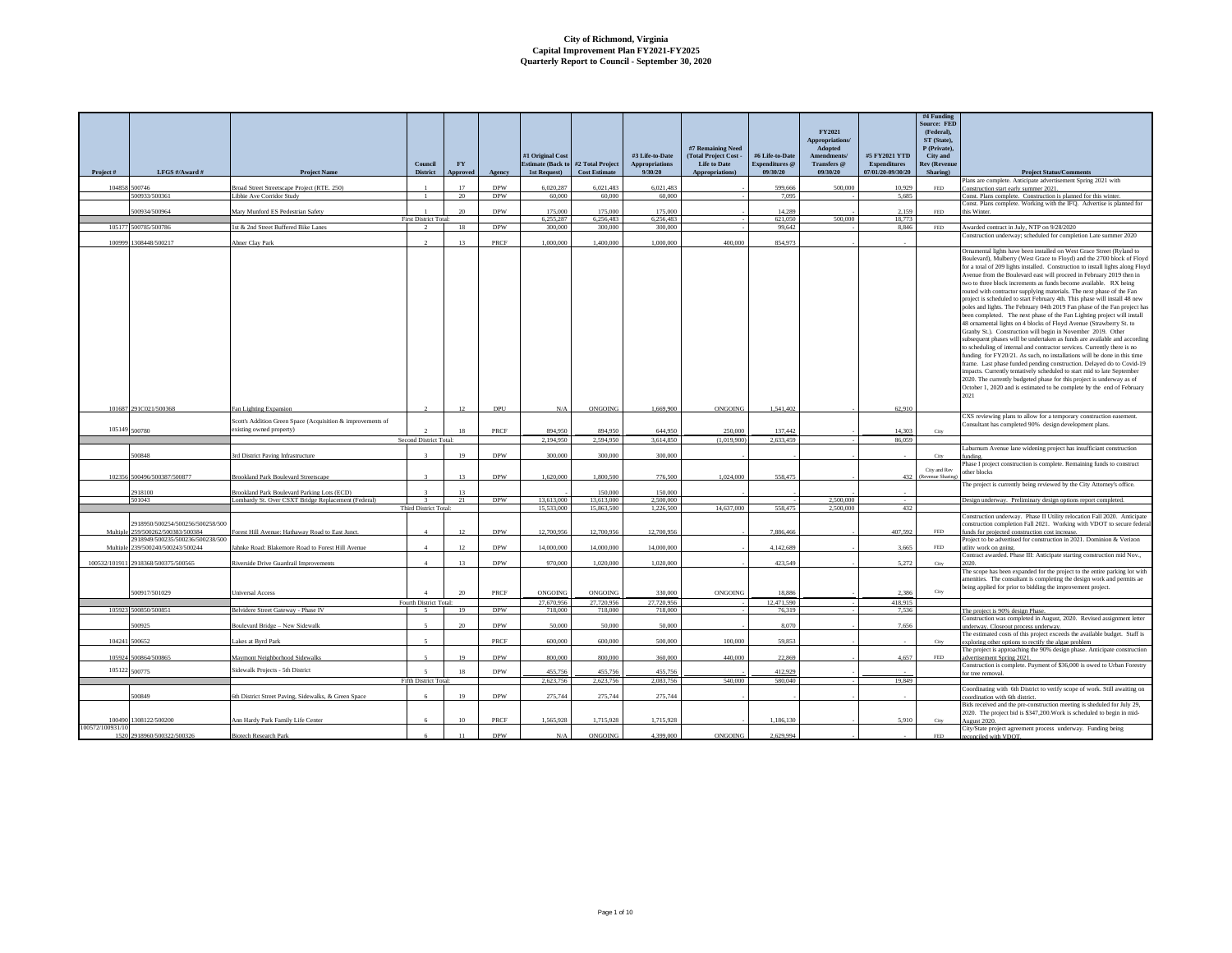|                | LFGS #/Award #                      |                                                    | Council<br><b>District</b> | ${\bf F}{\bf Y}$ |                          | #1 Original Cost<br><b>Estimate (Back to #2 Total Project)</b><br>1st Request) | <b>Cost Estimate</b>     | #3 Life-to-Date<br>Appropriations<br>9/30/20 | #7 Remaining Need<br>(Total Project Cost -<br><b>Life to Date</b> | #6 Life-to-Date<br>Expenditures @<br>09/30/20 | FY2021<br><b>Appropriations</b><br>Adopted<br>Amendments/<br>Transfers @<br>09/30/20 | #5 FY2021 YTD<br><b>Expenditures</b><br>07/01/20-09/30/20 | #4 Funding<br>Source: FED<br>(Federal),<br>ST (State),<br>P (Private),<br>City and<br>Rev (Revenue<br>Sharing) |                                                                                                                                                       |
|----------------|-------------------------------------|----------------------------------------------------|----------------------------|------------------|--------------------------|--------------------------------------------------------------------------------|--------------------------|----------------------------------------------|-------------------------------------------------------------------|-----------------------------------------------|--------------------------------------------------------------------------------------|-----------------------------------------------------------|----------------------------------------------------------------------------------------------------------------|-------------------------------------------------------------------------------------------------------------------------------------------------------|
| Project#       |                                     | <b>Project Name</b>                                |                            | <b>Approved</b>  | Agency                   |                                                                                |                          |                                              | Appropriations)                                                   |                                               |                                                                                      |                                                           |                                                                                                                | <b>Project Status/Comments</b><br>Project to be implemented under purchase agreement by developer.                                                    |
|                |                                     |                                                    |                            |                  |                          |                                                                                |                          |                                              |                                                                   |                                               |                                                                                      |                                                           |                                                                                                                | Construction in progress. Agreement adopted by City Council on 4/22/19                                                                                |
|                |                                     |                                                    |                            |                  |                          |                                                                                |                          |                                              |                                                                   |                                               |                                                                                      |                                                           |                                                                                                                | Developer granted time extension anticipate completion end April 2020.                                                                                |
|                |                                     |                                                    |                            |                  |                          |                                                                                |                          |                                              |                                                                   |                                               |                                                                                      |                                                           | City and Rev                                                                                                   | Developer requested another extension. Project completed purchase<br>agreement closed on June 29, 2020. Project in closeout process.                  |
| 101754         | 2108133/500680/500388               | Canal Walk Reynolds North to 10th                  | 6                          | 13               | <b>DPW</b>               | 2.000,000                                                                      | 3,760,000                | 3.532.058                                    | 227.942                                                           | 3.533.012                                     |                                                                                      |                                                           | Revenue Sharin                                                                                                 |                                                                                                                                                       |
| 00539/102012/1 |                                     |                                                    |                            |                  |                          |                                                                                |                          |                                              |                                                                   |                                               |                                                                                      |                                                           |                                                                                                                | Project complete. Final change order closeout payment pending. There                                                                                  |
| 0551/100564    | 2918505/500126/129/567/645/646      | Cannon Creek Improvements                          |                            | 12               | <b>DPW</b>               | 3,700,000                                                                      | 3,700,000                | 3,667,889                                    | 32.111                                                            | 3.464.382                                     |                                                                                      | 31,384                                                    | City, State & Fee                                                                                              | were \$297,000 in expenditures for FY20. Project in closeout process.                                                                                 |
|                | 500926/500927                       | Capital Trail - Canal Walk Connector               | - 6                        | 20               | <b>DPW</b>               | 1,027,000                                                                      | 1,027,000                | 1.027.000                                    |                                                                   | 24,022                                        |                                                                                      | 8.982                                                     |                                                                                                                | onsultant is working on the conceptual design.                                                                                                        |
|                | 501038                              | Community Center Enhancements (FY21)-Hotchkiss     | 6                          | 21               | PRCF                     | 1,000,000                                                                      | 1.000,000                | 1,000,000                                    |                                                                   |                                               | 1,000,000                                                                            |                                                           |                                                                                                                |                                                                                                                                                       |
| 100531         | 2918365/500291/500292               | . Broad Gateway Improvements                       | 6                          | 12               | <b>DPW</b>               | N/A                                                                            | <b>ONGOING</b>           | 1.994.200                                    | ONGOING                                                           | 1.412.982                                     |                                                                                      |                                                           | $\ensuremath{\mathsf{FED}}$                                                                                    | Final phase for tunnel repairs. Scope definition pending. VDOT Funds<br>unavailble.                                                                   |
|                |                                     |                                                    |                            |                  |                          |                                                                                |                          |                                              |                                                                   |                                               |                                                                                      |                                                           |                                                                                                                | The design and renovations of this project have been completed along                                                                                  |
|                |                                     |                                                    |                            |                  |                          |                                                                                |                          |                                              |                                                                   |                                               |                                                                                      |                                                           |                                                                                                                | with improvements to the exterior and interior of the Conrad Center                                                                                   |
|                |                                     |                                                    |                            |                  |                          |                                                                                |                          |                                              |                                                                   |                                               |                                                                                      |                                                           |                                                                                                                | facility which is now for public use. The purpose of reconstructing this                                                                              |
|                |                                     |                                                    |                            |                  |                          |                                                                                |                          |                                              |                                                                   |                                               |                                                                                      |                                                           |                                                                                                                | building is to create a centralized location for job training for area<br>residents. The name of the center is now Annie Giles/Conrad Center in       |
|                |                                     |                                                    |                            |                  |                          |                                                                                |                          |                                              |                                                                   |                                               |                                                                                      |                                                           |                                                                                                                | honor of Mrs. Giles for the work she has done in the community. This                                                                                  |
|                |                                     |                                                    |                            |                  |                          |                                                                                |                          |                                              |                                                                   |                                               |                                                                                      |                                                           |                                                                                                                | project has been completed and no funding requests are needed.                                                                                        |
| 104377/100218  | 2308234/500247                      | Eastview Initiative                                | 6                          | 12               |                          |                                                                                | 1.200,000                | 1.131.533                                    | 68,467                                                            | 1.095.421                                     |                                                                                      |                                                           |                                                                                                                |                                                                                                                                                       |
|                |                                     |                                                    |                            |                  |                          |                                                                                |                          |                                              |                                                                   |                                               |                                                                                      |                                                           | VDOT - Revenue                                                                                                 | Construction Phase II complete on 7/23/20. Final payments processed.<br>Phase III paving from 14th to 15th Street pending VDOT's approval.            |
| 102043/104240  | 2918369/500508/500568/500509        | Franklin Street Streetscape                        | 6                          | 13               | DPW/DED                  | 3,900,000                                                                      | 3,900,000                | 3,400,000                                    | 500,000                                                           | 1.341.744                                     |                                                                                      | 440,858                                                   |                                                                                                                |                                                                                                                                                       |
|                |                                     |                                                    |                            |                  |                          |                                                                                |                          |                                              |                                                                   |                                               |                                                                                      |                                                           |                                                                                                                | This project is in the final community engagement phase, conceptual                                                                                   |
|                |                                     |                                                    |                            |                  |                          |                                                                                |                          |                                              |                                                                   |                                               |                                                                                      |                                                           |                                                                                                                | design follows. There is not "cost estimate" because there is not an                                                                                  |
|                |                                     |                                                    |                            |                  |                          |                                                                                |                          |                                              |                                                                   |                                               |                                                                                      |                                                           |                                                                                                                | approved design/project yet. Additional funding sources include ST<br>reimbursements and fund raising is expected by all parties in order to          |
|                |                                     |                                                    |                            |                  |                          |                                                                                |                          |                                              |                                                                   |                                               |                                                                                      |                                                           |                                                                                                                | deliver the project(s). The project(s) will advance under the leadership of                                                                           |
|                |                                     |                                                    |                            |                  |                          |                                                                                |                          |                                              |                                                                   |                                               |                                                                                      |                                                           |                                                                                                                | the Shockoe Alliance once that Alliance if formulated.                                                                                                |
| 102750         | 500573<br>500748                    | Heritage Center/Lumpkin's Jail (Devil's Half Acre) | 6<br>6                     | 15               | <b>DED</b><br><b>DPW</b> | 24.800,000<br>14,770,000                                                       | 24,800,000<br>14,770,000 | 8.050,000<br>6.967,000                       | 16,750,000<br>7,803,000                                           | 2.529.292                                     | 2.500,000                                                                            |                                                           | ST. City                                                                                                       | RHA soliciting RFP for phase I.                                                                                                                       |
|                |                                     | Highland Grove/Dove Street Redevelopment           |                            |                  |                          |                                                                                |                          |                                              |                                                                   |                                               |                                                                                      |                                                           |                                                                                                                |                                                                                                                                                       |
|                |                                     |                                                    |                            |                  |                          |                                                                                |                          |                                              |                                                                   |                                               |                                                                                      |                                                           |                                                                                                                |                                                                                                                                                       |
|                | 500931                              | Hull Street Streetscape Mayo to 9th                |                            | $20^{\circ}$     | <b>DPW</b>               | 4.061.000                                                                      | 4.061.000                | 1.113.000                                    | 2.948,000                                                         | 132.874                                       | 911,000                                                                              | 24,903                                                    |                                                                                                                | Final scoping development and approval underway. Survey complete.                                                                                     |
|                |                                     |                                                    |                            |                  |                          |                                                                                |                          |                                              |                                                                   |                                               |                                                                                      |                                                           |                                                                                                                | Project will provide for additional public improvements along the Corridor                                                                            |
|                |                                     |                                                    |                            |                  |                          |                                                                                |                          |                                              |                                                                   |                                               |                                                                                      |                                                           |                                                                                                                | to support commercial revitalization. Such uses could include pedestrian                                                                              |
|                |                                     |                                                    |                            |                  |                          |                                                                                |                          |                                              |                                                                   |                                               |                                                                                      |                                                           |                                                                                                                | lighting, street lighting, additional street trees, street/sidewalk                                                                                   |
|                |                                     |                                                    |                            |                  |                          |                                                                                |                          |                                              |                                                                   |                                               |                                                                                      |                                                           |                                                                                                                | improvements, and public art. Contract with Kimley-Horn to assist in<br>additional street lighting, to improve safety, has been initiated. Plans were |
|                |                                     |                                                    |                            |                  |                          |                                                                                |                          |                                              |                                                                   |                                               |                                                                                      |                                                           |                                                                                                                | reviewed and received final approval by UDC and CPC in October 2017.                                                                                  |
|                |                                     |                                                    |                            |                  |                          |                                                                                |                          |                                              |                                                                   |                                               |                                                                                      |                                                           |                                                                                                                | Test light installed in 600 block of Hull St. late September 2018, to review                                                                          |
|                |                                     |                                                    |                            |                  |                          |                                                                                |                          |                                              |                                                                   |                                               |                                                                                      |                                                           |                                                                                                                | character of new light fixture. Photometric work complete. Working                                                                                    |
|                |                                     |                                                    |                            |                  |                          |                                                                                |                          |                                              |                                                                   |                                               |                                                                                      |                                                           |                                                                                                                | w/DPU and supplier to finalize purchase of all fixtures for installation.<br>Installation moved into 2020 to coincide with Hull St. improvements.     |
|                |                                     |                                                    |                            |                  |                          |                                                                                |                          |                                              |                                                                   |                                               |                                                                                      |                                                           |                                                                                                                | Lighting order for the first 11 fixtures has been forwarded to DPU so that                                                                            |
|                |                                     |                                                    |                            |                  |                          |                                                                                |                          |                                              |                                                                   |                                               |                                                                                      |                                                           |                                                                                                                | they can be purchased through DPU's Streetlighting Supply Vendor.                                                                                     |
|                |                                     |                                                    |                            |                  |                          |                                                                                |                          |                                              |                                                                   |                                               |                                                                                      |                                                           |                                                                                                                | Charges should appear in 2nd Qtr.                                                                                                                     |
| 101766         | 500406                              | Hull Street Redevelopment & Conservation           |                            |                  | PDR                      | 200,000                                                                        | 300,000                  | 300 000                                      |                                                                   | 4,988                                         |                                                                                      |                                                           |                                                                                                                | Project received CPC conceptual approval 06/19. Project is now moving                                                                                 |
|                |                                     |                                                    |                            |                  |                          |                                                                                |                          |                                              |                                                                   |                                               |                                                                                      |                                                           |                                                                                                                | into detailed design stage. Design underway 50% complete. VDOT design                                                                                 |
| 104857         | 500745                              | Hull Street Redevelopment & Conservation           |                            |                  | <b>DPW</b>               | 28,043,000                                                                     | 28,043,000               | 20.369,000                                   | 7.674.000                                                         | 1.481.306                                     | 7,496,000                                                                            | 167.553                                                   | FED.                                                                                                           | issues resolved                                                                                                                                       |
|                |                                     |                                                    |                            |                  |                          |                                                                                |                          |                                              |                                                                   |                                               |                                                                                      |                                                           |                                                                                                                | Numerous projects underway including Texas Beach Overlook                                                                                             |
| 100503         | 500297                              | James River Park Infrastructure                    |                            |                  | PRCF                     | N/A                                                                            | ONGOING                  | 850,000                                      | ONGOING                                                           | 350,533                                       |                                                                                      |                                                           |                                                                                                                | stabilization, James River Park a Asphalt Trail Install. The Pump House<br>Asphalt Trail project is scheduled to be bid July 28, 2020                 |
|                | 500932                              | Kanawha Plaza Pedestrian Safety Project            | -6                         | 20               | <b>DPW</b>               | 3,309,000                                                                      | 3,309,000                | 963,000                                      | 2,346,000                                                         | 7,047                                         | 810,000                                                                              | 2,454                                                     |                                                                                                                | consutlant is working on 30% plans.                                                                                                                   |
|                |                                     |                                                    |                            |                  |                          |                                                                                |                          |                                              |                                                                   |                                               |                                                                                      |                                                           |                                                                                                                | Ord 2018-172 \$890,776 plus Ord 2018-173 \$5,526,936,The site work                                                                                    |
|                |                                     |                                                    |                            |                  |                          |                                                                                |                          |                                              |                                                                   |                                               |                                                                                      |                                                           |                                                                                                                | improvements for the Main Street Station began November 26, 2018. The                                                                                 |
|                | 2108612/500283/500469/500542/500    |                                                    |                            |                  |                          |                                                                                |                          |                                              |                                                                   |                                               |                                                                                      |                                                           |                                                                                                                | Franklin Street Streetscape Funding, FED, ST and city funding fund this<br>project. Franklin Street and west parking lot site work to be completed    |
| 100241         | 543/500544                          | Main Street Station Multi Modal Center             |                            |                  | <b>DPW</b>               | 75,079,720                                                                     | 96,000,000               | 86,670,590                                   | 9,329,410                                                         | 87,047,692                                    |                                                                                      | 5,754                                                     |                                                                                                                | FED, ST and city October. Ongoing Project.                                                                                                            |
|                |                                     |                                                    |                            |                  |                          |                                                                                |                          |                                              |                                                                   |                                               |                                                                                      |                                                           |                                                                                                                | Conceptual estimate based on current market conditions has increased.                                                                                 |
| 100170/103002  | 2958835/500211/500221               | Mayo Bridge Rehabilitation                         |                            | 11               |                          | 10,051,000                                                                     | 10,051,000               | 9,500,000                                    | 551,000                                                           | 1,290,165                                     | 3,790,000                                                                            | 13,812                                                    | FED.                                                                                                           | Original funding (#1) is based on Feasibility Study report. The project is                                                                            |
|                |                                     |                                                    |                            |                  |                          |                                                                                |                          |                                              |                                                                   |                                               |                                                                                      |                                                           |                                                                                                                | still in scope phase. Design underway<br>Active Shooter Detection System: Recevied only one bid, will re-                                             |
|                |                                     |                                                    |                            |                  |                          |                                                                                |                          |                                              |                                                                   |                                               |                                                                                      |                                                           |                                                                                                                | advertise; Roof/Window water intrusion study complete; Interior and                                                                                   |
|                |                                     |                                                    |                            |                  |                          |                                                                                |                          |                                              |                                                                   |                                               |                                                                                      |                                                           |                                                                                                                | Exterior LED Lighting Replacement complete; Card Access system                                                                                        |
|                | 500257                              | Oliver Hill Courts                                 |                            | 21               | <b>DPW</b>               | ONGOING                                                                        | ONGOING                  | 200,000                                      |                                                                   | 245,653                                       | 200,000                                                                              | 17,658                                                    |                                                                                                                | eplacement in progress.<br>Project in closeout process. Additional invoices being reconciled. Project                                                 |
|                | 102251/100594 1308450/500294/500750 | RMA Plaza Joint Repa                               |                            |                  | <b>DPW</b>               | 1,900,000                                                                      | 1,900,000                | 1.711.405                                    | 188,595                                                           | 1.286.752                                     |                                                                                      |                                                           | City and Rev                                                                                                   | in closeout phase.                                                                                                                                    |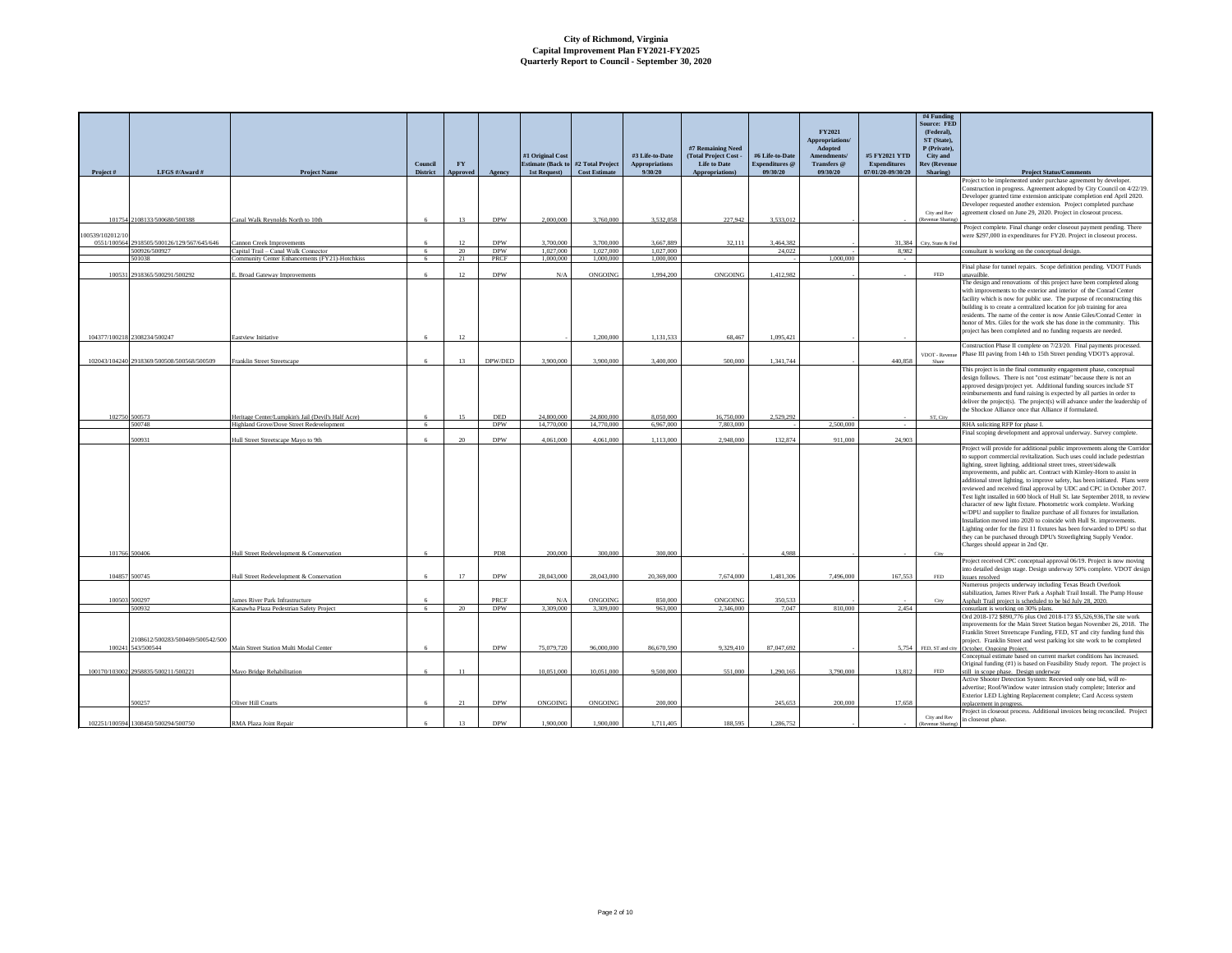| Project# | LFGS #/Award #                 | <b>Project Name</b>                                                                                       | Council<br><b>District</b> | <b>FY</b><br>Approved | Agency             | #1 Original Cost<br>1st Request) | Estimate (Back to #2 Total Project<br>Cost Estimate | #3 Life-to-Date<br><b>Appropriations</b><br>9/30/20 | #7 Remaining Need<br>(Total Project Cost<br><b>Life to Date</b><br>Appropriations) | #6 Life-to-Date<br><b>Expenditures</b> @<br>09/30/20 | <b>FY2021</b><br><b>Appropriations</b><br>Adopted<br>Amendments/<br>Transfers @<br>09/30/20 | #5 FY2021 YTD<br><b>Expenditures</b><br>07/01/20-09/30/20 | #4 Funding<br>Source: FED<br>(Federal),<br>ST (State),<br>P (Private),<br>City and<br><b>Rev (Revenue</b><br>Sharing) | <b>Project Status/Comments</b>                                                                                                                                                                                                                                                                                                                                                                                                                                                                                                              |
|----------|--------------------------------|-----------------------------------------------------------------------------------------------------------|----------------------------|-----------------------|--------------------|----------------------------------|-----------------------------------------------------|-----------------------------------------------------|------------------------------------------------------------------------------------|------------------------------------------------------|---------------------------------------------------------------------------------------------|-----------------------------------------------------------|-----------------------------------------------------------------------------------------------------------------------|---------------------------------------------------------------------------------------------------------------------------------------------------------------------------------------------------------------------------------------------------------------------------------------------------------------------------------------------------------------------------------------------------------------------------------------------------------------------------------------------------------------------------------------------|
|          |                                |                                                                                                           |                            |                       |                    |                                  |                                                     |                                                     |                                                                                    |                                                      |                                                                                             |                                                           |                                                                                                                       | Project received CPC conceptual approval 06/19. Project is now moving                                                                                                                                                                                                                                                                                                                                                                                                                                                                       |
|          | 104857 500745                  | Shockoe Valley Street Improvements (Previously called: I-95 and<br>Broad Street Interchange Area Project) |                            | 17                    | <b>DPW</b>         | 28,043,000                       | 28.043.000                                          | 11,724,000                                          | 16,319,000                                                                         | 958,738                                              | 3,576,000                                                                                   | 40,000                                                    | FED                                                                                                                   | into detailed design stage. Design underway 50% complete. Resolving<br>VDOT design issues.                                                                                                                                                                                                                                                                                                                                                                                                                                                  |
|          | 101767 5008313/500407          | Shko Revit) Shockoe Revitalization Strategy Plan Implementation                                           | -6                         | 13                    | <b>DED</b>         | 3,864,000                        | 6,600,000                                           | 3.864.000                                           | 2.736,000                                                                          | 3.561.005                                            |                                                                                             |                                                           | Federal Smart<br>Scale and City                                                                                       | The final phase began May 2019 and includes the completion of the<br>electrical enclosures, FFE and landscaping fencing installation. This phas<br>will be completed in September 2019. However, the account currently<br>need \$140,000 to make it \$300K for other project initiative.                                                                                                                                                                                                                                                    |
|          | 500920/501031                  | Tredegar/Brown's Island                                                                                   |                            | 20                    | PDR                | ONGOING                          | ONGOING                                             | 400,000                                             |                                                                                    |                                                      |                                                                                             |                                                           |                                                                                                                       | Awaiting additional funding from Surplus (sponsored by Mayor) to take<br>project back to original submitted amount (before funds cut during budge<br>process last May.). Once the funds are restored we will begin work with<br>design firm to prepare construction documentation and commence<br>implementation. Additional funding from Commonwealth Transportation<br>Board will ensure that 100% of funding is put in place. 20% match for<br>CTB funds will come from CIP budget. Anticipated final announcement<br>rom CTB in October |
|          |                                |                                                                                                           | Sixth District Total:      |                       |                    | 179,546,392                      | 206,412,672                                         | 163, 101, 347                                       | 43.311.325                                                                         | 112,624,995                                          | 16,707,000                                                                                  | 719,269                                                   |                                                                                                                       |                                                                                                                                                                                                                                                                                                                                                                                                                                                                                                                                             |
|          | 101777 5008122/500399          | 25th Street Development                                                                                   |                            |                       |                    |                                  | 2.533.467                                           | 2.533.467                                           |                                                                                    | 2,346,533                                            |                                                                                             |                                                           | City                                                                                                                  | This is a project that HCD has been managing and coordinating with<br>DPW. However, the development along 25th Street is completed. This<br>project should be transferred to DPW for future management and<br>coordination.                                                                                                                                                                                                                                                                                                                 |
|          | 105178 500787/500788           | 29th Street/Church Hill Bike & Pedestrian Infrastructure                                                  | $\tau$                     | 18                    | <b>DPW</b>         | 650,000                          | 650,000                                             | 650,000                                             |                                                                                    | 221,694                                              |                                                                                             | 79.578                                                    | $\ensuremath{\mathsf{FED}}$                                                                                           | Construction completed on 9/25/2020. Processing CO.                                                                                                                                                                                                                                                                                                                                                                                                                                                                                         |
|          | 105795 500852/500853<br>500915 | Broad St Pedestrian Hybrid Beacon & Crosswalk (HAWK)<br>Chimborazo Park Sidewalk Installations            | $\overline{7}$             | 19<br>$20 -$          | <b>DPW</b><br>PRCF | 125,000<br>250,000               | 125,000<br>250,000                                  | 125,000<br>250,000                                  |                                                                                    | 21,395<br>2.073                                      |                                                                                             | 155<br>207                                                | $\ensuremath{\mathsf{FED}}$<br>City                                                                                   | Design Completed. Anticipate start construction Summer 2021.<br>This project is on holding for requesting additional funds.                                                                                                                                                                                                                                                                                                                                                                                                                 |
|          | 101764 500404                  | Church Hill Teen Development Center                                                                       |                            |                       | PRCF               | 538,287                          | 538.287                                             | 538,287                                             |                                                                                    |                                                      |                                                                                             |                                                           | City                                                                                                                  | Conceptual Redevelopment plan completed Jan 2019. A structural<br>evaluation of the building remains to be done before determining the<br>feasibility of proceeding with this project at the current location. No<br>dditional comments for this quarter<br>Exercise equipment clusters at Lucks and Oakwood are complete and                                                                                                                                                                                                               |
|          | 104967 500755                  | East District Park Transformation                                                                         |                            | 17                    | PRCF               | 1,918,600                        | 1,918,600                                           | 1,918,600                                           |                                                                                    | 412,079                                              |                                                                                             |                                                           |                                                                                                                       | there are planned improvements at the Woodville site. The basketball<br>courts at Lucks Field will also be improved. East District Park<br>Transformation funds will also be used at other projects in the in 7th<br>district such as the Historic Fulton Park project, amenities at Bill Robinson<br>Playground and Gillies Creek Park improvement                                                                                                                                                                                         |
|          | 101768 5008314/500408          | East End Vacant/Blighted Property Improvements                                                            |                            | 13                    | <b>HCD</b>         |                                  | ONGOING                                             | 200,000                                             | ONGOING                                                                            |                                                      |                                                                                             |                                                           |                                                                                                                       | This project has traditionally been managed in HCD. Upon further review<br>of the CIP budget and what is permitted expenses under this program, we<br>are recommending that this initiative be removed from the CIP.                                                                                                                                                                                                                                                                                                                        |
|          | 501066                         | Enslaved African Heritage Campus                                                                          | $\overline{7}$             | 21                    | PRCF               |                                  | ONGOING                                             | 1,700,000                                           | ONGOING                                                                            |                                                      | 1,700,000                                                                                   |                                                           | City                                                                                                                  |                                                                                                                                                                                                                                                                                                                                                                                                                                                                                                                                             |
|          | 106484 500929/500930           | Gillies Creek Greenway                                                                                    |                            | 20                    | <b>DPW</b>         | 1.050,000                        | 1.050,000                                           | 1.050,000                                           |                                                                                    | 101.131                                              |                                                                                             | 8.066                                                     | City                                                                                                                  | 30 % design plans to be submitted 04/30/2020. 30% plans submitted<br>reviewed and approved Project is going to virtual public outreach and 90%<br>lans estimated Jan 2021                                                                                                                                                                                                                                                                                                                                                                   |
|          | 100595 1308447/500208          | Historic Fulton Community Memorial Park                                                                   |                            | 13                    | PRCF               | 600,000                          | 600,000                                             | 600,000                                             |                                                                                    | 57.245                                               |                                                                                             |                                                           | City                                                                                                                  | Pre-construction meeting held on May 11, 2020. Groundbreaking<br>reremeny held on July 8, 2020. The construction is scheduled to begin                                                                                                                                                                                                                                                                                                                                                                                                      |
|          |                                |                                                                                                           |                            |                       |                    |                                  |                                                     |                                                     |                                                                                    |                                                      |                                                                                             |                                                           |                                                                                                                       | arly August 2020.<br>Terminal Dock Phase II design completed and approved. Phase II<br>construction for relocation of entrance drive pending additional funding                                                                                                                                                                                                                                                                                                                                                                             |
|          | 101755 5008001/500392          | Intermediate Terminal Riverfront Public Access                                                            |                            | 12                    | <b>DPW</b>         | 10.544.318                       | 10.544.318                                          | 4.628.318                                           | 5.916.000                                                                          | 4.762.528                                            |                                                                                             |                                                           | City                                                                                                                  | and disposition of terminal warehouse.<br>Phase I constrution complete on 6/30/20. Additional funding needed for                                                                                                                                                                                                                                                                                                                                                                                                                            |
|          | 105867 500856                  | efferson Avenue Improvements                                                                              |                            | 19                    | <b>DPW</b>         | 2,000,000                        | 2,000,000                                           | 500,000                                             | 1,500,000                                                                          | 266,994                                              |                                                                                             | 8.075                                                     | City                                                                                                                  | Phase II.                                                                                                                                                                                                                                                                                                                                                                                                                                                                                                                                   |
|          | 104596 500711/500876           | Nine Mile Road Streetscape                                                                                | $\overline{z}$             | 17                    | <b>DPW</b>         | 3,585,000                        | 4,512,713                                           | 4,503,713                                           | 9,000                                                                              | 197,078                                              |                                                                                             | 1,161                                                     | City and Rev<br>(Revenue Sharing                                                                                      | project is advertised on 10/20/20. bid open on 11/19/2020.<br>Construction is complete. Preparation of the Assets Management book is                                                                                                                                                                                                                                                                                                                                                                                                        |
|          | 104675 500720                  | Police Property & Evidence Center                                                                         |                            | 17                    | <b>DPW</b>         | 2,900,000                        | 2,900,000                                           | 2,900,000                                           |                                                                                    | 2,877,999                                            |                                                                                             |                                                           | City                                                                                                                  | in process. Costs managed by Real Estate were not initially showing in<br>RAPIDS Award or Project, but has been corrected. Asset Management<br>book on hold per RPD Additional use of remaining funds pending RPD                                                                                                                                                                                                                                                                                                                           |
|          |                                |                                                                                                           |                            |                       |                    |                                  |                                                     |                                                     |                                                                                    |                                                      |                                                                                             |                                                           |                                                                                                                       | Plan design underway for Utility Field Inspection and Right of Way                                                                                                                                                                                                                                                                                                                                                                                                                                                                          |
|          | 102188/104763 2948751/500474   | Route 5 (Main St.) & Williamsburg Ave. Int. - Urban                                                       | $\overline{7}$             |                       | <b>DPW</b>         | 2,600,000                        | 2,600,000                                           | 2,590,428                                           | 9,572                                                                              | 290,426                                              |                                                                                             |                                                           | City and Rev                                                                                                          | cquisition. Environmental documentation update required.<br>The Stone Brewery Facility has been constructed at 3101 E. Main Street,                                                                                                                                                                                                                                                                                                                                                                                                         |
|          |                                |                                                                                                           |                            |                       |                    |                                  |                                                     |                                                     |                                                                                    |                                                      |                                                                                             |                                                           |                                                                                                                       | which is part of the Greater Fulton area. This area is part of the City's<br>initiatives as high priority for neighborhood revitalization. Phase I is<br>complete and now Phase II, which is the Bistro is anticipated to cost<br>approximately \$8 million. The EDA will serve as the developer for both<br>Phases of this project. The Bistro is upcoming.                                                                                                                                                                                |
|          | 103056 500615                  | Stone Bistro                                                                                              | Seventh District Total:    | 16                    | <b>DED</b>         | 31,000,000<br>57,761,205         | 31,000,000<br>61.222.385                            | 30,286,804<br>54,974,617                            | 713 196<br>6.247.768                                                               | 22,382,592<br>33,939,767                             | 1,700,000                                                                                   | 97.243                                                    |                                                                                                                       |                                                                                                                                                                                                                                                                                                                                                                                                                                                                                                                                             |
|          |                                |                                                                                                           |                            |                       |                    |                                  |                                                     |                                                     |                                                                                    |                                                      |                                                                                             |                                                           |                                                                                                                       | Blackwell Community Engagement and Master Plan - planning a meeting<br>with the community to determine the priority projects. Following this<br>meeting, the construction phase will begin based on the community input.                                                                                                                                                                                                                                                                                                                    |
|          | 105804 500843                  | <b>Blackwell Playground Upgrades</b>                                                                      |                            |                       | PRCF               | 100 000                          | 350.000                                             | 350,000                                             |                                                                                    | 34 100                                               |                                                                                             |                                                           |                                                                                                                       |                                                                                                                                                                                                                                                                                                                                                                                                                                                                                                                                             |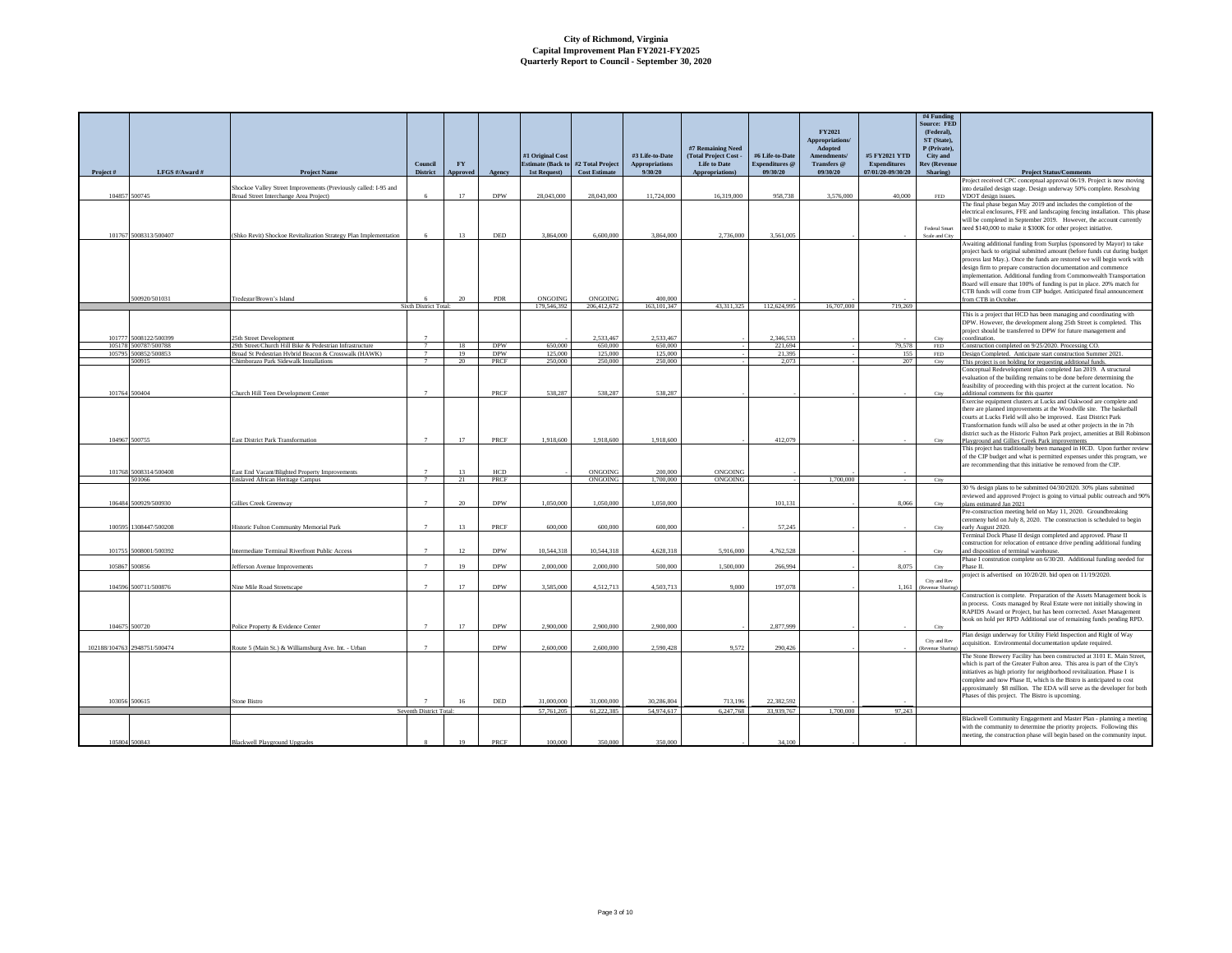|                      |                               |                                                                                            | Council                | <b>FY</b> |                           | #1 Original Cost   | <b>Estimate (Back to #2 Total Project)</b> | #3 Life-to-Date<br><b>Appropriations</b> | #7 Remaining Need<br>(Total Project Cost -<br><b>Life to Date</b> | #6 Life-to-Date<br><b>Expenditures</b> @ | FY2021<br>Appropriations/<br>Adopted<br>Amendments/<br>Transfers @ | #5 FY2021 YTD<br><b>Expenditures</b> | #4 Funding<br><b>Source: FED</b><br>(Federal).<br>ST (State),<br>P (Private).<br><b>City</b> and<br><b>Rev (Revenue</b> |                                                                                                                                                     |
|----------------------|-------------------------------|--------------------------------------------------------------------------------------------|------------------------|-----------|---------------------------|--------------------|--------------------------------------------|------------------------------------------|-------------------------------------------------------------------|------------------------------------------|--------------------------------------------------------------------|--------------------------------------|-------------------------------------------------------------------------------------------------------------------------|-----------------------------------------------------------------------------------------------------------------------------------------------------|
| Project#             | LFGS #/Award #                | <b>Project Name</b>                                                                        | <b>District</b>        | Approved  | Agency                    | 1st Request)       | <b>Cost Estimate</b>                       | 9/30/20                                  | Appropriations)                                                   | 09/30/20                                 | 09/30/20                                                           | 07/01/20-09/30/20                    | Sharing)                                                                                                                | <b>Project Status/Comments</b><br>Finalizing Plans for construction advertisement. Utility Relocation                                               |
|                      |                               |                                                                                            |                        |           |                           |                    |                                            |                                          |                                                                   |                                          |                                                                    |                                      |                                                                                                                         | underway. Construction advertisement requested from VDOT January                                                                                    |
|                      |                               |                                                                                            |                        |           |                           |                    |                                            |                                          |                                                                   |                                          |                                                                    |                                      |                                                                                                                         | 2020. VDOT finalizing reviews for advertisement. Developing project                                                                                 |
|                      |                               |                                                                                            |                        |           |                           |                    |                                            |                                          |                                                                   |                                          |                                                                    |                                      |                                                                                                                         | book for advertisement review by VDOT. Anticipate advertisement fall                                                                                |
|                      | 100691 2948181/500263/264/265 | Commerce Rd.: Bellemeade to 450 ft. - Urban                                                | $\mathbf{R}$           |           | <b>DPW</b>                | 18,500,000         | 18,500,000                                 | 17,710,405                               | 789.595                                                           | 1.608.661                                |                                                                    | 6.288                                | FED                                                                                                                     | 2020                                                                                                                                                |
|                      | 102186 500473/500491/500948   | Deepwater Terminal to Goodes Street                                                        | $\mathbf{\hat{x}}$     | 11        | <b>DPW</b>                | 4,425,000          | 4,497,000                                  | 3.929.000                                | 568,000                                                           | 311.094                                  | 568,000                                                            | 4,180                                | FED                                                                                                                     | Right of way process underway. VDOT authorized RW acquisition. No<br>new comment                                                                    |
|                      |                               |                                                                                            |                        |           |                           |                    |                                            |                                          |                                                                   |                                          |                                                                    |                                      |                                                                                                                         | Funds used to supplement the purchase of athletic lighting for the Hickory                                                                          |
|                      | 105151 500781                 | Eighth District Green Space Creation (Acquisitions & improvement                           |                        |           |                           | 125,717            | 125.717                                    | 125,717                                  |                                                                   | 26,913                                   |                                                                    |                                      |                                                                                                                         | Hill field                                                                                                                                          |
|                      | 100485 1308110/500191         | Hickory Hill Community center<br>Hull Street AT Belt Blvd - Pedestrian Safety Improvements | $\mathbf{8}$           | 13        |                           | 1.862.280          | 1.862.280                                  | 1.862.280                                |                                                                   | 1.857.740                                |                                                                    | $\sim$                               |                                                                                                                         | Field lighting project is complete<br>10-30-2020: Under Design, NTP to Consultant - Sept 2020                                                       |
|                      | 501042                        | (FEDERAL)                                                                                  |                        | 21        | <b>DPW</b>                | 560,000            | 560,000                                    | 100,000                                  |                                                                   |                                          | 100,000                                                            |                                      |                                                                                                                         |                                                                                                                                                     |
|                      |                               |                                                                                            |                        |           |                           |                    |                                            |                                          |                                                                   |                                          |                                                                    |                                      |                                                                                                                         | VDOT administered project. Public hearing held on 9/25/18 via VDOT.                                                                                 |
|                      |                               |                                                                                            |                        |           |                           |                    |                                            |                                          |                                                                   |                                          |                                                                    |                                      |                                                                                                                         | The City's share is 2% of total cost. Right of way acquisition underway.                                                                            |
|                      | 102969 2918752/500599         | Jefferson Davis Hwy (US 1-301): Chesterman Ave.                                            |                        |           | <b>DPW</b>                | 5,700,000          | 11,000,000                                 | 773,000                                  | 10,227,000                                                        | 313,398                                  |                                                                    | 356                                  | FED                                                                                                                     | Advertisement planned for Dec. 2021<br>Finalizing Plans for construction advertisement. Remaining funds in                                          |
|                      |                               |                                                                                            |                        |           |                           |                    |                                            |                                          |                                                                   |                                          |                                                                    |                                      |                                                                                                                         | Awards 500315, 500318. Coordinating with Dominion for OH elec                                                                                       |
|                      | 00949                         | vnhaven Ave Bridge                                                                         |                        | 20        | <b>DPW</b>                | 1.100.000          | 1.100,000                                  | 269,185                                  |                                                                   |                                          |                                                                    |                                      | FED.                                                                                                                    | relocation. Environmental permitting delayed for OH relocation                                                                                      |
|                      | 100675 2928755/500288/500694  | Midlothian Turn/Belt Blvd Bridge Rehab                                                     | 8                      |           | <b>DPW</b>                | 2.300.000          | 2.300,000                                  | 2,300,000                                |                                                                   | 1.232.855                                |                                                                    | 1.974                                | <b>FED</b>                                                                                                              | Construction complete. VDOT closeout underway.                                                                                                      |
|                      | 500937/500965                 | Oak Grove ES Pedestrian Safety                                                             |                        | $20 -$    | <b>DPW</b>                | 284,000            | 284,000                                    | 284,000                                  |                                                                   | 25.229                                   |                                                                    | 6,798                                | $\ensuremath{\mathsf{FED}}$                                                                                             | Const. Plans complete. Working with the RFQ. Advertise is planned for<br>this Winter.                                                               |
|                      |                               |                                                                                            |                        |           |                           |                    |                                            |                                          |                                                                   |                                          |                                                                    |                                      |                                                                                                                         | Installation of a new water fountain underway New benches have been                                                                                 |
|                      |                               | Oak Grove School Renovations, Improvements and Playground                                  |                        |           |                           |                    |                                            |                                          |                                                                   |                                          |                                                                    |                                      |                                                                                                                         | purchased; installation pending. Will repair fence surround the site as                                                                             |
|                      | 105819 500845                 | Upgrades                                                                                   |                        | 19        | <b>PRCF</b>               | 300,000            | 300,000                                    | 100,000                                  | 200,000                                                           | 36,986                                   |                                                                    | 18,177                               | City                                                                                                                    | uzell                                                                                                                                               |
|                      |                               |                                                                                            | Eighth District Total: |           |                           | 35,256,997         | 40.878.997                                 | 27,803,587                               | 13.075.410                                                        | 5.446.977                                | 668,000                                                            | 37,773                               |                                                                                                                         |                                                                                                                                                     |
|                      |                               |                                                                                            |                        |           |                           |                    |                                            |                                          |                                                                   |                                          |                                                                    |                                      |                                                                                                                         | Master Plan completed Oct. 2019 and approved by the Urban Design and<br>Planning Commission. Design drawings completed for the relocation of        |
|                      |                               |                                                                                            |                        |           |                           |                    |                                            |                                          |                                                                   |                                          |                                                                    |                                      |                                                                                                                         | the basketball courts in accordance with the master plan. The plans are                                                                             |
|                      |                               |                                                                                            |                        |           |                           |                    |                                            |                                          |                                                                   |                                          |                                                                    |                                      |                                                                                                                         | currently in Storm Water Review. The project will be bid upon                                                                                       |
|                      |                               |                                                                                            | $\Omega$               |           |                           |                    |                                            |                                          |                                                                   |                                          |                                                                    | 2.688                                | City                                                                                                                    | completion of this review. This review has not been completed                                                                                       |
| 105803/105804 500842 | 104590 500706/500707          | <b>Broad Rock Park Complex Improvements</b><br>Carnation Street New Sidewalk               | Q                      | 17        | <b>PRCF</b><br><b>DPW</b> | 450,000<br>700,000 | 450,000<br>700,000                         | 450,000<br>600,000                       | 100,000                                                           | 305.741<br>602,337                       |                                                                    |                                      | FED                                                                                                                     | Federal project. Construction closeout in progress.                                                                                                 |
|                      | 500854/500855                 | Greene Elementary School - Safe Route to School                                            | 9                      | 19        | <b>DPW</b>                | 980,000            | 980,000                                    | 380,000                                  | 600,000                                                           | 55.205                                   |                                                                    | 9.042                                | <b>FED</b>                                                                                                              | Federal Project; Project is in 90% design Phase                                                                                                     |
|                      |                               |                                                                                            |                        |           |                           |                    |                                            |                                          |                                                                   |                                          |                                                                    |                                      |                                                                                                                         | Ord 2018-221 (adopted Sept 24), Rev sharing \$734,609. Revisited typical                                                                            |
|                      |                               |                                                                                            |                        |           |                           |                    |                                            |                                          |                                                                   |                                          |                                                                    |                                      |                                                                                                                         | section after being decided 6 years ago by community with a near                                                                                    |
|                      |                               |                                                                                            |                        |           |                           |                    |                                            |                                          |                                                                   |                                          |                                                                    |                                      |                                                                                                                         | unanimous vote. Councilman Jones agreed to not change it to double the<br>size of right of way take on one side to provide a bike lane, once he was |
|                      |                               |                                                                                            |                        |           |                           |                    |                                            |                                          |                                                                   |                                          |                                                                    |                                      |                                                                                                                         | informed of this very important fact. UDC presentation complete. 60%                                                                                |
|                      |                               |                                                                                            |                        |           |                           |                    |                                            |                                          |                                                                   |                                          |                                                                    |                                      | City and Rev                                                                                                            | Public Hearing plan review due November 2020. Draft Environmental                                                                                   |
|                      | 102038 500448/500878          | Hey Road Improvements                                                                      | $\alpha$<br>Q          | 14        | <b>DPW</b><br><b>DPW</b>  | 6,000,000          | 6,000,000<br>ONGOING                       | 1,634,609<br>500,000                     | 4.365.391                                                         | 262.540                                  |                                                                    |                                      | 26,693 (Revenue Sharing)                                                                                                | studies complete                                                                                                                                    |
|                      | 105173 500784                 | Hull Street & Chippenham Parkway Gateway Project                                           |                        | 18        |                           |                    |                                            |                                          | <b>ONGOING</b>                                                    | 102.127                                  |                                                                    |                                      |                                                                                                                         | Median improvements complete. Design proposal under review.<br>Project limits needs to change to read Hey Rd to Warwick Rd. VDOT                    |
|                      |                               |                                                                                            |                        |           |                           |                    |                                            |                                          |                                                                   |                                          |                                                                    |                                      |                                                                                                                         | allocation changes will be reflected in FY20-24 CIP budget. The project                                                                             |
|                      |                               |                                                                                            |                        |           |                           |                    |                                            |                                          |                                                                   |                                          |                                                                    |                                      |                                                                                                                         | is at the RW Phase. Plans are 60% Design completion. RW contract on                                                                                 |
|                      |                               |                                                                                            |                        |           |                           |                    |                                            |                                          |                                                                   |                                          |                                                                    |                                      |                                                                                                                         | going offers presented and appraisals on going. No new comments                                                                                     |
|                      | 101924 500197                 | Hull Stret Improvements Phase I: Hey Rd. to Warwick Rd. (Federal)                          | $\overline{9}$         | 12        | <b>DPW</b>                | 21.100.000         | 21.392.200                                 | 15,267,200                               | 6.125.000                                                         | 3.941.363                                | 4.734.000                                                          | 128,900                              | <b>FED</b>                                                                                                              | Demolition of select buildings have been completed, however a change                                                                                |
|                      |                               |                                                                                            |                        |           |                           |                    |                                            |                                          |                                                                   |                                          |                                                                    |                                      |                                                                                                                         | order has been submitted to Procurement and delays getting it issued will                                                                           |
|                      |                               |                                                                                            |                        |           |                           |                    |                                            |                                          |                                                                   |                                          |                                                                    |                                      |                                                                                                                         | extend the project completion date for this particular phase. Also due to                                                                           |
|                      |                               |                                                                                            |                        |           |                           |                    |                                            |                                          |                                                                   |                                          |                                                                    |                                      |                                                                                                                         | unforeseen conditions with the end wall of the gym, another change order                                                                            |
|                      |                               |                                                                                            |                        |           |                           |                    |                                            |                                          |                                                                   |                                          |                                                                    |                                      |                                                                                                                         | will need to be issued. A pre-bid meeting was held for the new skate park                                                                           |
|                      |                               |                                                                                            |                        |           |                           |                    |                                            |                                          |                                                                   |                                          |                                                                    |                                      |                                                                                                                         | and other site work timprovemnents occurred in early August. Demolition<br>is complete. Awaiting Procurement to issue a contract to the successful  |
|                      |                               |                                                                                            |                        |           |                           |                    |                                            |                                          |                                                                   |                                          |                                                                    |                                      |                                                                                                                         | bidder on the Phase II, Part 1 project (Skatepark).                                                                                                 |
|                      | 101906 500428                 | Southside Regional Park & Community Center                                                 |                        | 14        | PRCF                      | 10,700,000         | 14,000,000                                 | 7.013.500                                | 6,986,500                                                         | 4.674.096                                |                                                                    | 49,640                               | City                                                                                                                    |                                                                                                                                                     |
| 105806/105866        |                               |                                                                                            | Ninth District Total:  |           |                           | 39,930,000         | 43,522,200                                 | 25,845,309                               | 17,676,891                                                        | 9.943.409                                | 4.734,000                                                          | 216,963                              |                                                                                                                         |                                                                                                                                                     |
|                      | /105868 500841                | 730 Building                                                                               | CW                     | 19        |                           | 1,200,000          | ONGOING                                    | 1.135,356                                | ONGOING                                                           | 695.696                                  |                                                                    | 14,095                               |                                                                                                                         | Roof Replacement complete. New chiller design 100% complete;<br>permitting and procurement for new chiller installation in-progress                 |
|                      |                               |                                                                                            |                        |           |                           |                    |                                            |                                          |                                                                   |                                          |                                                                    |                                      |                                                                                                                         | State funds allocated to cover short fall on other federal/state funded                                                                             |
|                      |                               |                                                                                            |                        |           |                           |                    |                                            |                                          |                                                                   |                                          |                                                                    |                                      |                                                                                                                         | projects. (Committed funds Deepwater Terminal \$110.908, Huguenot                                                                                   |
|                      | Multiple 2948791/500343       | 4R Canital projects - Urban                                                                | CW                     |           | <b>DPW</b>                |                    | 1.665.000                                  | 1.665.000                                |                                                                   | 1.120.330                                |                                                                    |                                      |                                                                                                                         | tridge Renairs \$108.223): Arthur Ashe Blvd Joint renairs                                                                                           |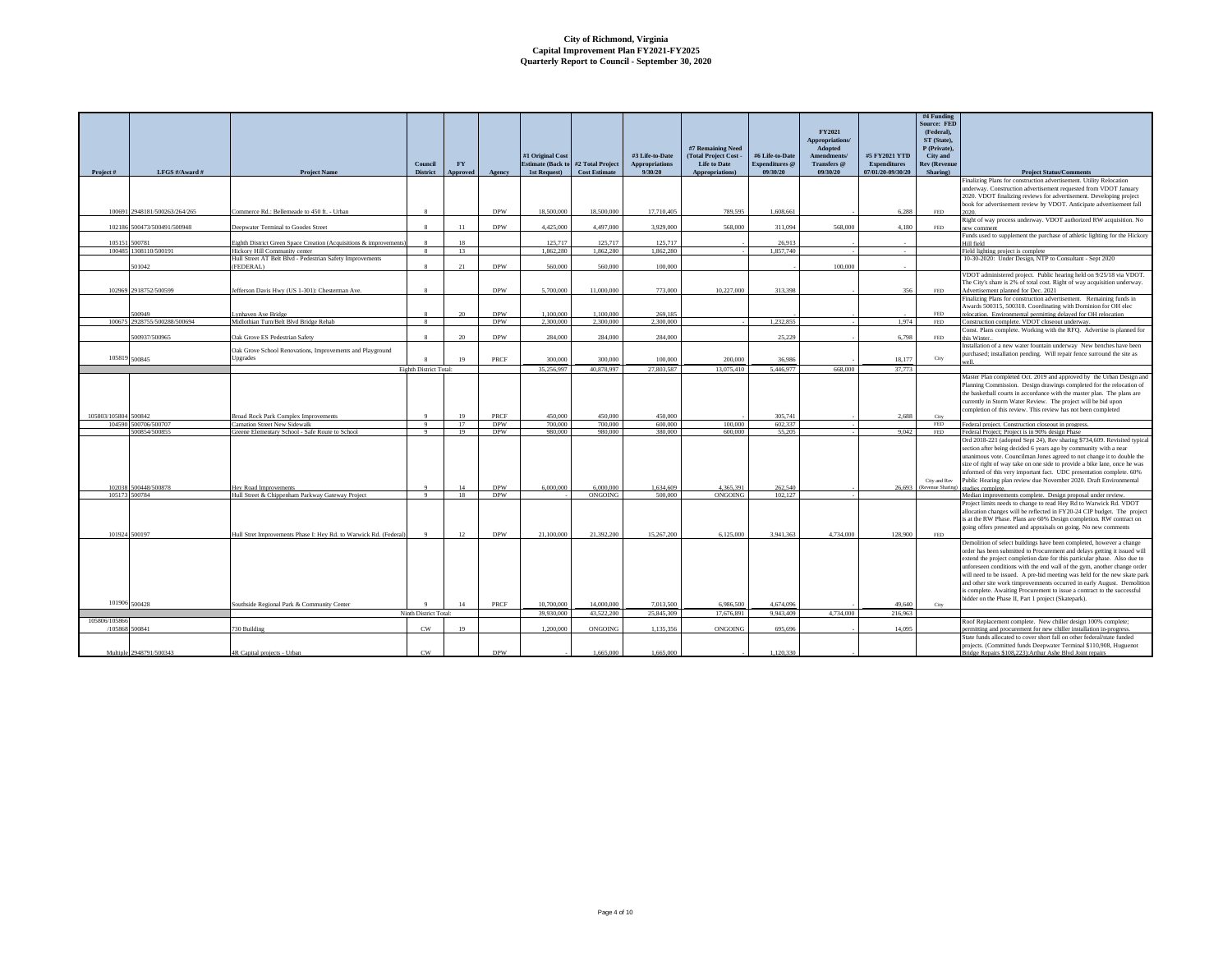|                    |                                                        |                                                                      |                            |                  |                           |                                            |                        |                        |                                            |                        | FY2021                 |                   | #4 Funding<br><b>Source: FED</b><br>(Federal), |                                                                                                                                                       |
|--------------------|--------------------------------------------------------|----------------------------------------------------------------------|----------------------------|------------------|---------------------------|--------------------------------------------|------------------------|------------------------|--------------------------------------------|------------------------|------------------------|-------------------|------------------------------------------------|-------------------------------------------------------------------------------------------------------------------------------------------------------|
|                    |                                                        |                                                                      |                            |                  |                           |                                            |                        |                        |                                            |                        | Appropriations/        |                   | ST (State),                                    |                                                                                                                                                       |
|                    |                                                        |                                                                      |                            |                  |                           | #1 Original Cost                           |                        | #3 Life-to-Date        | #7 Remaining Need<br>(Total Project Cost - | #6 Life-to-Date        | Adopted<br>Amendments/ | #5 FY2021 YTD     | P (Private),<br>City and                       |                                                                                                                                                       |
|                    |                                                        |                                                                      | Council                    | ${\bf F}{\bf Y}$ |                           | <b>Estimate (Back to #2 Total Project)</b> |                        | <b>Appropriations</b>  | <b>Life to Date</b>                        | Expenditures @         | Transfers @            | Expenditures      | <b>Rev (Revenue</b>                            |                                                                                                                                                       |
| Project#           | LFGS #/Award #                                         | Project Name                                                         | <b>District</b>            | <b>Approved</b>  | Agency                    | 1st Request)                               | <b>Cost Estimate</b>   | 9/30/20                | Appropriations)                            | 09/30/20               | 09/30/20               | 07/01/20-09/30/20 | Sharing)                                       | <b>Project Status/Comments</b><br>The city has entered into a contract with Motorola Solutions, Inc. for a                                            |
|                    |                                                        |                                                                      |                            |                  |                           |                                            |                        |                        |                                            |                        |                        |                   |                                                | turn-key replacement of the city's radio system. Detail design review is in                                                                           |
|                    |                                                        |                                                                      |                            |                  |                           |                                            |                        |                        |                                            |                        |                        |                   |                                                | progress. New tower sites have been identified and approved by the<br>Planning Commission construction began May 2020. Channels and new               |
|                    |                                                        |                                                                      |                            |                  |                           |                                            |                        |                        |                                            |                        |                        |                   |                                                | system coverage has been approved by the FCC and full system staging is                                                                               |
|                    |                                                        |                                                                      |                            |                  |                           |                                            |                        |                        |                                            |                        |                        |                   |                                                | scheduled for August 2020 as Microwave staging occurred July 2019 and                                                                                 |
|                    |                                                        |                                                                      |                            |                  |                           |                                            |                        |                        |                                            |                        |                        |                   |                                                | has been shipped to mate with full system. Installation of public safety<br>radios is completed with the remaining general government radios and new  |
|                    |                                                        |                                                                      |                            |                  |                           |                                            |                        |                        |                                            |                        |                        |                   |                                                | system as a whole projected to be completed in summer 2023. Motorola                                                                                  |
|                    |                                                        |                                                                      |                            |                  |                           |                                            |                        |                        |                                            |                        |                        |                   |                                                | contract totaled \$32,293,023 of which \$8,078,254.40 has been expended.<br>The project schedule reflects that DDR, Staging, and civil work should be |
|                    |                                                        |                                                                      |                            |                  |                           |                                            |                        |                        |                                            |                        |                        |                   |                                                | completed in CY2020 with milestone payments of approximately \$20                                                                                     |
|                    |                                                        |                                                                      |                            |                  |                           |                                            |                        |                        |                                            |                        |                        |                   |                                                | million expected to be expended by calendar year end.                                                                                                 |
|                    |                                                        |                                                                      |                            |                  |                           |                                            |                        |                        |                                            |                        |                        |                   |                                                |                                                                                                                                                       |
| 100221             | 2308302/500250/501017                                  | 800 MHz Radio System Update & Equip. Replacement                     | CW                         | 12               |                           | 40 133 872                                 | 40.133.872             | 40 133 872             |                                            | 11.961.984             |                        | 2.096.860         |                                                | Current encumbrances total \$152,222.74.                                                                                                              |
|                    |                                                        |                                                                      |                            |                  |                           |                                            |                        |                        |                                            |                        |                        |                   |                                                | Project construction is complete. The contractor formally submitted four<br>laims for additional direct cost and home office overhead costs. DPW,     |
|                    |                                                        |                                                                      |                            |                  |                           |                                            |                        |                        |                                            |                        |                        |                   |                                                | Legal and Procurement have preparing responses to these claims and                                                                                    |
| 564661             | 500559                                                 | 9-1-1 Emergency Communications Center Expansion                      | CW                         | 15               |                           | 2.826.807                                  | 2.826,807              | 2,826,807              |                                            | 2.899.582              |                        |                   |                                                | ubmitted them to the contractor's legal counsel on 6/24/19.                                                                                           |
|                    |                                                        |                                                                      |                            |                  |                           |                                            |                        |                        |                                            |                        |                        |                   |                                                | Ongoing. Funds currently being used to augment bike share stations. No                                                                                |
| 101939             | 2908023/500435                                         | <b>Bicycle Parking Racks</b>                                         | $_{\rm CW}$                | 13               | <b>DPW</b>                |                                            | ONGOING                | 225,000                | ONGOING                                    | 163,351                | 25,000                 |                   |                                                | comments<br>Mosby St construction completed in August 2020. Magnolia St, Rowen S                                                                      |
|                    |                                                        |                                                                      |                            |                  |                           |                                            |                        |                        |                                            |                        |                        |                   |                                                | Fauquier Ave, Fairmount Ave, Belmont Rd, Forest Hill Ave design were                                                                                  |
| Multiple           | 2908222/500306 CMAQ /500308 RS<br>500309 GO /500310 GO | Bike Lanes/Bike Boulevards (Bike Lanes "Sharrows")                   | $_{\rm CW}$                | 12               | <b>DPW</b>                | 3,150,000                                  | 3,150,000              | 3,150,000              |                                            | 2,184,763              |                        | 98,514            | City and Rev                                   | 90% completed. Allen Ave, Broad Rock Rd and Fairfield Ave design<br>(Revenue Sharing) were completed in October 2020.                                 |
|                    | 101522 5008766/500324                                  | <b>Building Demolition</b>                                           | CW                         |                  | PDR                       | 6.200,000                                  | 6,200,000              | 6,200,000              |                                            | 6.207.500              |                        |                   | City                                           | 0 Demolition completed.                                                                                                                               |
| 100493             | 1308186C/500203                                        | Cemetery Improvemen                                                  | CW                         |                  | PRCF                      | N/A                                        | ONGOING                | 3,586,764              | ONGOING                                    | 3.579.667              |                        |                   |                                                | Updating Riverview Cemetery expansion plans in order to bid this project                                                                              |
|                    |                                                        |                                                                      |                            |                  |                           |                                            |                        |                        |                                            |                        |                        |                   |                                                | No charges for this project yet. Notice to proceed to start scoping was                                                                               |
|                    | 500928                                                 | Central Transit Signal Priority                                      | $_{\rm CW}$                | 20               | <b>DPW</b>                | 1,816,080                                  | 1,816,080              | 80,000                 |                                            |                        | 40,000                 |                   | Federal                                        | given to the consultant.<br>Production of phase 2 equipment underway. Conversion of the existing                                                      |
|                    |                                                        |                                                                      |                            |                  |                           |                                            |                        |                        |                                            |                        |                        |                   |                                                | fleet to electric-assist currently underway. Phase 2 equipment to be                                                                                  |
|                    | 104030 500622 / 500623                                 | City Bike Share Phase II Deployment (CMAQ)                           | CW                         | 18               | <b>DPW</b>                | 3,280,000                                  | 3,280,000              | 3,280,000              |                                            | 2.989.512              |                        |                   | Federal & State<br>CMAQ                        | received winter 2019/2020 for deployment pending additional operations<br>unding.                                                                     |
|                    |                                                        |                                                                      |                            |                  |                           |                                            |                        |                        |                                            |                        |                        |                   |                                                | City Hall Cooling Towers and Structural Steel Replacement Project                                                                                     |
| 105129             | 500776                                                 | City Hall                                                            | $_{\rm CW}$                | 18               | <b>DPW</b>                |                                            | 1.800,000              | 1,800,000              |                                            | 1,270,411              | 600,000                |                   |                                                | omplete.<br><b>OIT Datacenter Cooling in-progress.</b>                                                                                                |
|                    | 2308154/500242                                         |                                                                      |                            |                  | <b>DPW</b>                |                                            | 5,000,000              |                        |                                            |                        |                        |                   |                                                | City Hall Chiller Upgrade complete. Riser piping replacement in-progres                                                                               |
| 100208<br>Multiple | 2308235/500438                                         | City Hall HVAC Valve Replacement<br>City Hall Renovation Project     | $_{\rm CW}$<br>$_{\rm CW}$ | 13               |                           | $\rm N/A$<br>5,494,510                     | <b>ONGOING</b>         | 2,210,000<br>5,058,085 | 2,790,000<br><b>ONGOING</b>                | 2,165,733<br>5.029.266 |                        |                   |                                                | Room 110 and Room 115 are 100% complete.                                                                                                              |
|                    | 501036                                                 | City Hall Security Enhancements                                      | CW                         | 21               | <b>DPW</b>                | ONGOING                                    | ONGOING                | 500,000                |                                            |                        | 500,000                |                   |                                                | City Hall Access Control for elevators in-progress. New Security                                                                                      |
|                    |                                                        |                                                                      |                            |                  |                           |                                            |                        |                        |                                            |                        |                        |                   |                                                | Command Center renovations in-progress.<br>Traffic Calming Improvements Speed Tables 2020 - 50% plans                                                 |
|                    |                                                        |                                                                      |                            |                  |                           |                                            |                        |                        |                                            |                        |                        |                   | City and Rev                                   | Manchester Speed Table - construction completed. Patterson Ave                                                                                        |
| Multiple           | 2908910/500360/500361/500353                           | Citywide Traffic Calming                                             | $_{\rm CW}$                |                  | <b>DPW</b>                |                                            | ONGOING                | 5.222.709              | ONGOING                                    | 4,596,661              | 200,000                | 63,792            | (Revenue Sharing)                              | Crosswalks - design complete.<br>Phase 1A - Vehicular Signage Boulevard Area and Downtown: Installation                                               |
|                    |                                                        |                                                                      |                            |                  |                           |                                            |                        |                        |                                            |                        |                        |                   |                                                | completed. Replaced/repaired a few damaged signs.                                                                                                     |
|                    |                                                        |                                                                      |                            |                  |                           |                                            |                        |                        |                                            |                        |                        |                   |                                                | Phase 1B - Pedestrian Signage: Design and stakeholder meetings (for final<br>locations, landmarks, and naming) completed.                             |
|                    |                                                        |                                                                      |                            |                  |                           |                                            |                        |                        |                                            |                        |                        |                   |                                                | Phase 2 - Pedestrian Signage Map Graphic Layout Template: Lay-out and                                                                                 |
|                    |                                                        |                                                                      |                            |                  |                           |                                            |                        |                        |                                            |                        |                        |                   |                                                | communication between the consultant and City staff, document review,<br>etc.) completed.                                                             |
|                    |                                                        |                                                                      |                            |                  |                           |                                            |                        |                        |                                            |                        |                        |                   |                                                | Phase 3 - Pedestrian Sign Fabrication and Installation: (Downtown,                                                                                    |
|                    |                                                        |                                                                      |                            |                  |                           |                                            |                        |                        |                                            |                        |                        |                   |                                                | Shockoe, Arthur Ashe, Jr., Blvd., and Carytown) Completed. Also, Punch                                                                                |
|                    |                                                        |                                                                      |                            |                  |                           |                                            |                        |                        |                                            |                        |                        |                   |                                                | List generation and photographic documentation of installed signs<br>completed                                                                        |
|                    |                                                        |                                                                      |                            |                  |                           |                                            |                        |                        |                                            |                        |                        |                   |                                                | Additional signage - Wayfinding for Lumpkin's Slave Jail and African                                                                                  |
|                    |                                                        |                                                                      |                            |                  |                           |                                            |                        |                        |                                            |                        |                        |                   |                                                | Burial Ground: The package (7 signs) of additional temporary<br>vehicular/pedestrian wayfinding signs for Lumpkin's Slave Jail and                    |
|                    |                                                        |                                                                      |                            |                  |                           |                                            |                        |                        |                                            |                        |                        |                   |                                                | African Burial Ground were on hold due to suggestion of new names for                                                                                 |
|                    |                                                        |                                                                      |                            |                  |                           |                                            |                        |                        |                                            |                        |                        |                   |                                                | ome of the sites. The name has been changed in all the seven signs. This<br>has modified the sizes of some signs. Signs under review.                 |
|                    |                                                        |                                                                      |                            |                  |                           |                                            |                        |                        |                                            |                        |                        |                   |                                                |                                                                                                                                                       |
|                    | 101519 2108123/500323                                  | Citywide Wayfinding Signage                                          | CW                         |                  | <b>PDR</b>                | 1.695.000                                  | 1.695.000              | 1,695,000              |                                            | 1.139.701              |                        |                   | City                                           | Awaiting Procurement approval of the requisiton to begin design for                                                                                   |
|                    |                                                        |                                                                      |                            |                  |                           |                                            |                        |                        |                                            |                        |                        |                   |                                                | improvements @ Powhatan Community Center; HVAC units have been                                                                                        |
|                    | 500916/501030<br>Multiple 2308105/500455               | <b>Community Center Enhancements</b><br>unity Schools/Parks/Librarie | CW<br>CW                   |                  | <b>PRCF</b><br><b>DPW</b> | 8.300.000<br>8.251.485                     | 8.300.000<br>8.251.485 | 1.000.000<br>8.251.485 |                                            | 75,533<br>8.039.994    |                        | 47,622            |                                                | replaced, and repairs of the gym floor; are underway<br>West End Library in final closeout process with Bonding Company                               |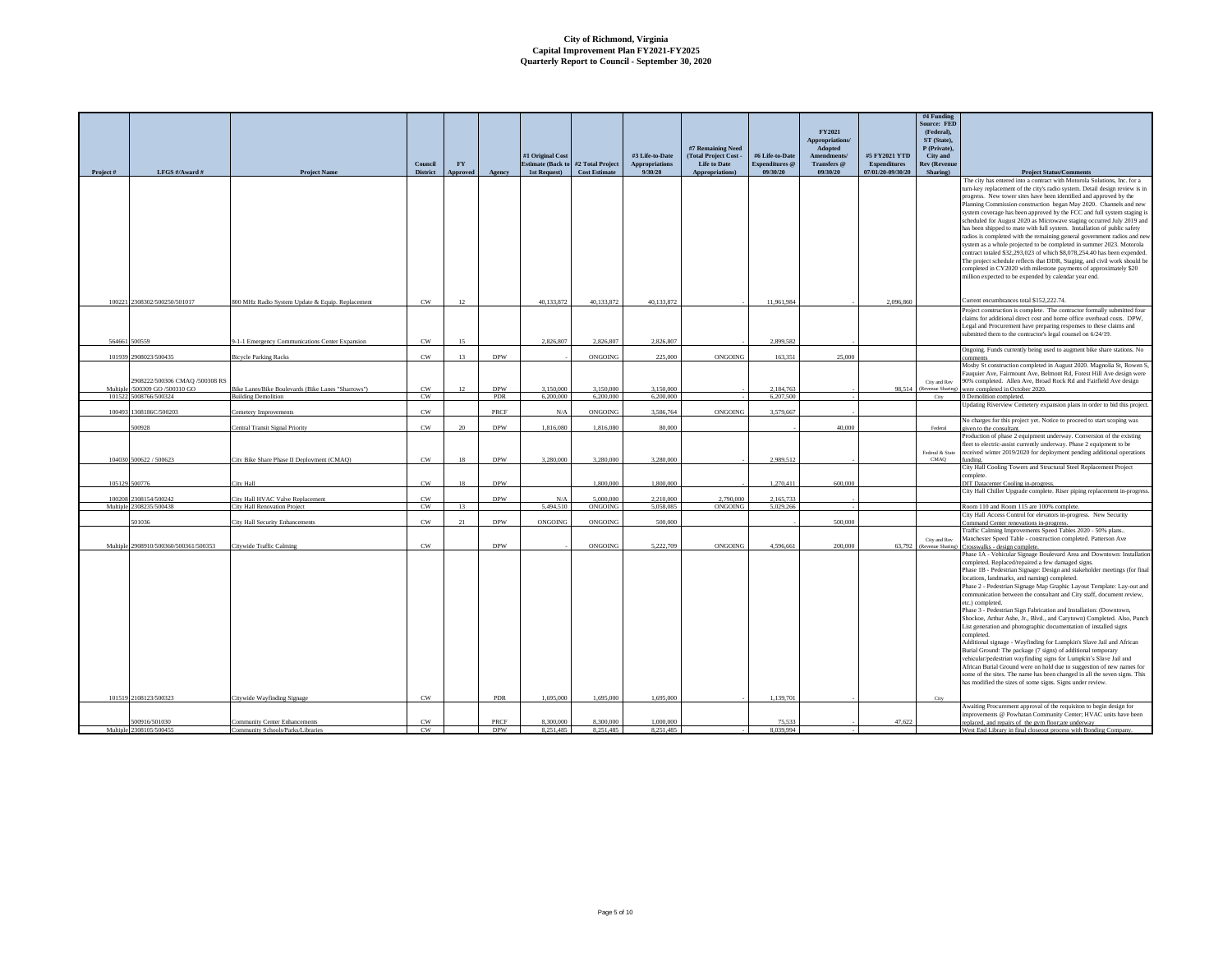|          | LFGS #/Award #                                   |                                                                   | Council                     | ${\bf F}{\bf Y}$ |                          | #1 Original Cost       | <b>Estimate (Back to #2 Total Project</b><br>1st Request) Cost Estimate | #3 Life-to-Date<br><b>Appropriations</b><br>9/30/20 | #7 Remaining Need<br>(Total Project Cost -<br><b>Life to Date</b> | #6 Life-to-Date<br><b>Expenditures</b> @<br>09/30/20 | FY2021<br>Appropriations/<br>Adopted<br>Amendments/<br>Transfers @<br>09/30/20 | #5 FY2021 YTD<br>Expenditures<br>07/01/20-09/30/20 | #4 Funding<br>Source: FED<br>(Federal).<br>ST (State),<br>P (Private),<br>City and<br><b>Rev</b> (Revenue |                                                                                                                                                                                                                                                                                                                                                                                                                                                                                                                                                                                                                                                                                                                                                                                                                                                         |
|----------|--------------------------------------------------|-------------------------------------------------------------------|-----------------------------|------------------|--------------------------|------------------------|-------------------------------------------------------------------------|-----------------------------------------------------|-------------------------------------------------------------------|------------------------------------------------------|--------------------------------------------------------------------------------|----------------------------------------------------|-----------------------------------------------------------------------------------------------------------|---------------------------------------------------------------------------------------------------------------------------------------------------------------------------------------------------------------------------------------------------------------------------------------------------------------------------------------------------------------------------------------------------------------------------------------------------------------------------------------------------------------------------------------------------------------------------------------------------------------------------------------------------------------------------------------------------------------------------------------------------------------------------------------------------------------------------------------------------------|
| Project# |                                                  | Project Name                                                      | <b>District</b>             | Approved         | Agency                   |                        |                                                                         |                                                     | Appropriations)                                                   |                                                      |                                                                                |                                                    | Sharing)                                                                                                  | <b>Project Status/Comments</b><br>EDI Window Replacement under contract. Completion date 07/2019.                                                                                                                                                                                                                                                                                                                                                                                                                                                                                                                                                                                                                                                                                                                                                       |
|          | 104579 500700                                    | East District Initiative Building                                 | CW                          |                  | <b>DPW</b>               |                        | 825,000                                                                 | 343,000                                             | 482,000                                                           | 303,938                                              |                                                                                |                                                    |                                                                                                           | Shop Drawing Submittals April 23, 2019. UPDATED CONSTRUCTION<br>PROJECT CLOSE OUT 08/22/2019. INVOICE CLOSE OUT<br>09/30/2019. Final retainage payment pending.                                                                                                                                                                                                                                                                                                                                                                                                                                                                                                                                                                                                                                                                                         |
|          |                                                  |                                                                   |                             |                  |                          |                        |                                                                         |                                                     |                                                                   |                                                      |                                                                                |                                                    |                                                                                                           | Generator install at FS#5 and #21; Costruction 98% complete. Working or                                                                                                                                                                                                                                                                                                                                                                                                                                                                                                                                                                                                                                                                                                                                                                                 |
|          | 500777                                           | Fire Station Building Maintenance                                 | CW                          | 18               | <b>DPW</b>               | 1.700.000              | <b>ONGOING</b>                                                          | 1.895.732                                           | ONGOING                                                           | 888 963                                              | 300,000                                                                        | 17.250                                             |                                                                                                           | various station LED lighting upgrades.<br>Restroom renovations at four stations planned (FS #6, #8, #19 & # 21).                                                                                                                                                                                                                                                                                                                                                                                                                                                                                                                                                                                                                                                                                                                                        |
|          |                                                  |                                                                   |                             |                  |                          |                        |                                                                         |                                                     |                                                                   |                                                      |                                                                                |                                                    |                                                                                                           | Design completed for FS #6 and FS #8. Pre-bid meeting completed and<br>waiting for contrator bids. Construction started at Station #6 with demo o<br>existing restrooms. Fire Training Academy RestRoom Proj. initiated and<br>awaiting the A/E proposal for design/CA services.                                                                                                                                                                                                                                                                                                                                                                                                                                                                                                                                                                        |
|          | Multiple 2308929/500272/500555                   | <b>Fire Station Renovations</b>                                   | <b>CW</b>                   |                  | <b>DPW</b>               | 16,200,000             | 16,200,000                                                              | 8.789.989                                           | 7.410.011                                                         | 7.458.112                                            |                                                                                | 6.332                                              | City                                                                                                      |                                                                                                                                                                                                                                                                                                                                                                                                                                                                                                                                                                                                                                                                                                                                                                                                                                                         |
|          | 102336 7808105/500493                            | <b>High School Athletic facilities</b>                            | $_{\rm CW}$                 | 13               | <b>RPS</b>               | N/A                    | 2,658,438                                                               | 2,658,438                                           |                                                                   | 2,574,434                                            |                                                                                |                                                    | City                                                                                                      | Invoices pending payment which will be captured within the 4th Qtr. CIP<br>Report. Funds encumbered in the amount of \$63.2K for upcoming<br>projects.                                                                                                                                                                                                                                                                                                                                                                                                                                                                                                                                                                                                                                                                                                  |
|          |                                                  |                                                                   |                             |                  |                          |                        |                                                                         |                                                     |                                                                   |                                                      |                                                                                |                                                    |                                                                                                           | HVAC - VAV Box and Controls Replacement Project In Progress.<br>Security Assessment complete. Phase I Security Renovations Project:<br>Design complete; IFB has been submitted to procurement awaiting<br>advertisment; Permit Review in-progress. Virtexco awarded contract,<br>waiting for contract to be signed.                                                                                                                                                                                                                                                                                                                                                                                                                                                                                                                                     |
|          | 100200/104005 2308104/500228/500701              | John Marshall Court Building Renovations                          | CW                          |                  | <b>DPW</b>               | 19.088.000             | <b>ONGOING</b>                                                          | 6.332.778                                           | ONGOING                                                           | 4.184.851                                            | 250,000                                                                        | 246.902                                            | City                                                                                                      | Boiler Replacement Project complete. Fire Alarm Replacement Project                                                                                                                                                                                                                                                                                                                                                                                                                                                                                                                                                                                                                                                                                                                                                                                     |
|          |                                                  |                                                                   |                             |                  |                          |                        |                                                                         |                                                     |                                                                   |                                                      |                                                                                |                                                    |                                                                                                           | complete. Detention Center New Security System Replacement -                                                                                                                                                                                                                                                                                                                                                                                                                                                                                                                                                                                                                                                                                                                                                                                            |
|          | 100228 2308931/500261<br>Multiple 2308135/500231 | Juvenile Detention center<br><b>Library Projects</b>              | $_{\text{CW}}$<br><b>CW</b> |                  | <b>DPW</b><br><b>DPW</b> | 4.360,003<br>6.591.500 | ONGOING<br>6.591.500                                                    | 3.560,003<br>6,603,000                              | ONGOING<br>(11.500)                                               | 2.469.473<br>6,128,300                               | 220,000<br>511,500                                                             | 8.294<br>13.566                                    | City<br>City                                                                                              | Construction in-progress.<br>Roof repairs at seven branches completed. Assets management reports<br>completed for all roof projects. The Special Collections Area HVAC<br>project is complete and the asset management report is complete. The<br>Restroom Renovations Proj. at the Main Library Branch is completed. The<br>test and balance of the HVAC system is pending. The assest management<br>report is pending receipt of all closeout documents and the accepted test<br>and balance report. The restroom project is complete and the assest<br>management report has been submitted.                                                                                                                                                                                                                                                         |
|          | Multiple 2308196/500273                          | Library Retrofit/Library Technology Upgrades & Renovations Progra | CW                          |                  | <b>DPW</b>               | 11.927.353             | <b>ONGOING</b>                                                          | 12.168.409                                          | ONGOING                                                           | 12.132.895                                           |                                                                                | 1.620                                              | City                                                                                                      | On 1/31/20. Procurement for the 2nd time has cancelled the RFP<br>solicitation that was advertised for the Main Library Master Plan without<br>making a contract award. A third new RFP is advesrtised and the pre-<br>proposal conferences were held. The RFP for the Main Library<br>masterplan is entering the negotiation phase with the selected frim.                                                                                                                                                                                                                                                                                                                                                                                                                                                                                             |
|          | Multiple 2928750/500315/500562<br>501037         | Major Bridge Improvements Program<br>Major Building Maintenance   | CW<br>CW                    | 21               | <b>DPW</b><br><b>DPW</b> | ONGOING                | <b>ONGOING</b><br>ONGOING                                               | 27.154.762<br>974.688                               | ONGOING                                                           | 7.813.816                                            | 2.000,000<br>974,688                                                           | 128,180                                            | City and Rev<br>(Revenue Sharin                                                                           | (102320) Lynhaven Ave over Broad Rock Creek estimated cost \$1.1<br>million- Design 90% complete; (104249) Martin Luther King Bridge \$<br>500,000- Design 95% Complete. Project on hold pending supplemental<br>funds for construction [\$4 million]; (102876) Lombardy over CSX-<br>estimated cost \$13.6 million- Design 5% Complete; (105917) East<br>Richmond Road over Stoney Run, estimated cost \$ 1.8 million - Design<br>60% complete; (105918) East Richmond Road over Gillies Creek<br>estimated cost \$1.8 million- Scoping; (104747) Riverside Drive over<br>Rattlesnake Creek construction 99% complete; (106563) Hull Street over<br>Manchester Canal scoping underway; (106562) Columbia St over Goodes<br>Crk Replacement Scoping underway.                                                                                           |
|          | Multiple 2308156C/500131                         | <b>Major Building Renovations</b>                                 | <b>CW</b><br>CW             |                  | <b>DPW</b><br>PRCF       | N/A<br>ONGOING         | ONGOING                                                                 | 50 588 877<br>500 000                               | ONGOING                                                           | 48,545,917                                           | 500,000                                                                        | 76,979                                             |                                                                                                           | UPDATE CITY HALL ENTRANCE RAMP IN PROGRESS WITH<br>COMPLETION AUGUST 2019. City Hall Ramps complete. Overhead<br>Doors 100% complete. These are the projects currently in process through<br>Procurement: 1. AIS City Hall Parking Decks Exhaust Fans (\$12,202.00)<br>in Procurement. 10/02/2019 100% Complete.<br>2. Davis & Green 3rd Precinct Parking Deck LED Lighting Upgrade<br>(\$21,486.00) in Procurement 09/10/2019 On Going Programming &<br>Punch Out<br>3. Warwick Plumbing 3rd Precinct Inline Pumps Replacement (\$6,860.00)<br>in Procurement 07/15/2019 100% Complete<br>4. Warwick Plumbing Main Library Air Compressor Replacement<br>(\$27,614.00) in Procurement 07/30/2019 100% Complete<br>5. Bay Diesel 4th Precinct & Main Street Station Generator Omni Metrix<br>Install (\$6,307.00) PO 20000000603 On Going 100% Complete |
|          | 501039                                           | <b>Major Parks Maintenance</b>                                    |                             |                  |                          |                        | <b>ONGOING</b>                                                          |                                                     |                                                                   |                                                      |                                                                                |                                                    |                                                                                                           |                                                                                                                                                                                                                                                                                                                                                                                                                                                                                                                                                                                                                                                                                                                                                                                                                                                         |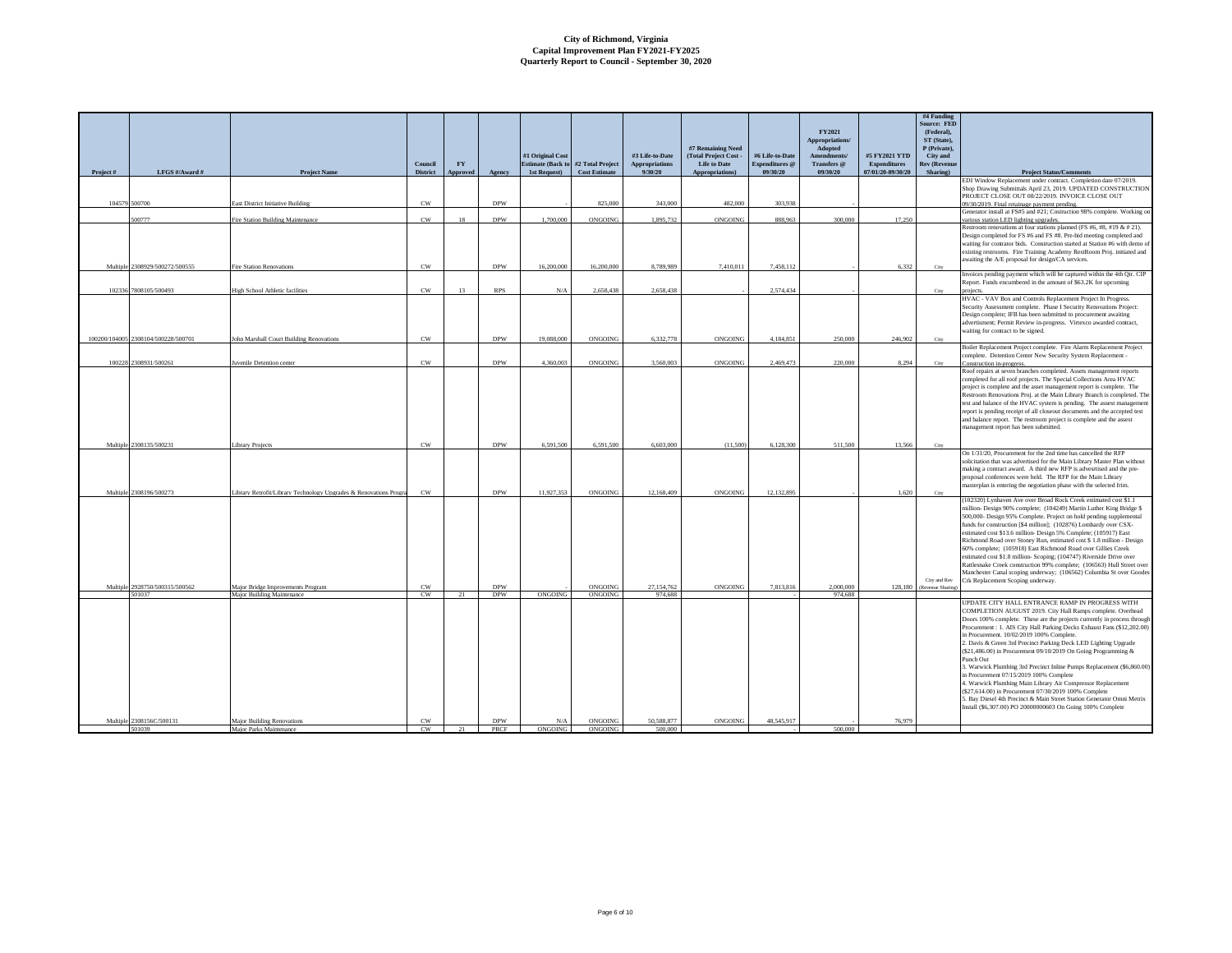| Project#              | LFGS #/Award #                    | <b>Project Name</b>                                           | Council<br><b>District</b> | <b>FY</b><br>Annroved | Agency                   | #1 Original Cost | <b>Estimate (Back to #2 Total Project</b><br>1st Request) Cost Estimate | #3 Life-to-Date<br>${\large \bf Approxations}$<br>9/30/20 | #7 Remaining Need<br>(Total Project Cost -<br><b>Life to Date</b><br>Appropriations) | #6 Life-to-Date<br>Expenditures @<br>09/30/20 | FY2021<br>Appropriations/<br>Adopted<br>Amendments/<br>Transfers @<br>09/30/20 | #5 FY2021 YTD<br><b>Expenditures</b><br>07/01/20-09/30/20 | #4 Funding<br><b>Source: FED</b><br>(Federal),<br>ST (State),<br>P (Private),<br>City and<br><b>Rev (Revenue</b><br>Sharing) | <b>Project Status/Comments</b>                                                                                                                      |
|-----------------------|-----------------------------------|---------------------------------------------------------------|----------------------------|-----------------------|--------------------------|------------------|-------------------------------------------------------------------------|-----------------------------------------------------------|--------------------------------------------------------------------------------------|-----------------------------------------------|--------------------------------------------------------------------------------|-----------------------------------------------------------|------------------------------------------------------------------------------------------------------------------------------|-----------------------------------------------------------------------------------------------------------------------------------------------------|
|                       |                                   |                                                               |                            |                       |                          |                  |                                                                         |                                                           |                                                                                      |                                               |                                                                                |                                                           |                                                                                                                              | Numerous projects underway including roof/building repairs and upgrades                                                                             |
|                       |                                   |                                                               |                            |                       |                          |                  |                                                                         |                                                           |                                                                                      |                                               |                                                                                |                                                           |                                                                                                                              | at the Forest Hill Maintenance Building, Bryan Park restroom<br>replacement, upgrades and renovations to the Byrd Park Round House and              |
|                       |                                   |                                                               |                            |                       |                          |                  |                                                                         |                                                           |                                                                                      |                                               |                                                                                |                                                           |                                                                                                                              | Blanton House, waterline relocation at Bryan to serve the Nature Center                                                                             |
|                       | 101931 1308908/500432             | Major Park Renovations                                        | CW                         |                       | PRCF                     | N/A              | <b>ONGOING</b>                                                          | 7,888,366                                                 | ONGOING                                                                              | 7,281,775                                     |                                                                                | 81.581                                                    | City                                                                                                                         | and restroom building to be renovated. Forest Hill Park Trail repairs<br>urrently underway.                                                         |
|                       |                                   |                                                               |                            |                       |                          |                  |                                                                         |                                                           |                                                                                      |                                               |                                                                                |                                                           |                                                                                                                              | Design complete for Security System Replacement Project; new cameras,                                                                               |
|                       |                                   |                                                               |                            |                       |                          |                  |                                                                         |                                                           |                                                                                      |                                               |                                                                                |                                                           |                                                                                                                              | card readers, control room; IFB-Construction in-progress (Procurement).                                                                             |
|                       | 105953 500847                     | Manchester Courthouse                                         | $\mathrm{CW}$              | 19                    |                          | 2,745,000        | ONGOING                                                                 | 900,000                                                   | ONGOING                                                                              | 106,757                                       | 300,000                                                                        | 927                                                       | City                                                                                                                         | This programs funds ineligible expenses and matching funds associated                                                                               |
|                       |                                   |                                                               |                            |                       |                          |                  |                                                                         |                                                           | ONGOING                                                                              |                                               |                                                                                |                                                           |                                                                                                                              | with federal and state grants such as TA, RS and other Federal programs.                                                                            |
|                       | Multiple 2918122C/500427          | Matching Funds For Federal /State Grants (VDOT)               | $_{\rm CW}$                |                       | <b>DPW</b>               |                  | $\mathop{\rm ONGOING}\nolimits$                                         | 1,224,000                                                 |                                                                                      | 545,224                                       | 70,000                                                                         |                                                           | Match for<br>Fed/State                                                                                                       | The Pedestrian Improvement HSIP match to be provided from this<br>account.                                                                          |
|                       |                                   |                                                               |                            |                       |                          |                  |                                                                         |                                                           |                                                                                      |                                               |                                                                                |                                                           |                                                                                                                              |                                                                                                                                                     |
|                       |                                   |                                                               |                            |                       |                          |                  |                                                                         |                                                           |                                                                                      |                                               |                                                                                |                                                           |                                                                                                                              | The project provides infrastructure investment in selected                                                                                          |
|                       |                                   |                                                               |                            |                       |                          |                  |                                                                         |                                                           |                                                                                      |                                               |                                                                                |                                                           |                                                                                                                              | neighborhoods in order to increase neighborhood attractiveness, and                                                                                 |
|                       |                                   |                                                               |                            |                       |                          |                  |                                                                         |                                                           |                                                                                      |                                               |                                                                                |                                                           |                                                                                                                              | create opportunities for residential development. It supports ongoing<br>revitalization efforts, enhancing pedestrian and vehicular safety, by      |
|                       |                                   |                                                               |                            |                       |                          |                  |                                                                         |                                                           |                                                                                      |                                               |                                                                                |                                                           |                                                                                                                              | funding necessary sidewalks, curbs, lighting, and street improvements.                                                                              |
|                       |                                   |                                                               |                            |                       |                          |                  |                                                                         |                                                           |                                                                                      |                                               |                                                                                |                                                           |                                                                                                                              | The construction of sidewalks and curbs and alleys between the 1300                                                                                 |
|                       |                                   |                                                               |                            |                       |                          |                  |                                                                         |                                                           |                                                                                      |                                               |                                                                                |                                                           |                                                                                                                              | block of N. 26 <sup>th,</sup> Street and N. 27 <sup>th</sup> Street in Church Hill NiB (\$418,009) is                                               |
|                       |                                   |                                                               |                            |                       |                          |                  |                                                                         |                                                           |                                                                                      |                                               |                                                                                |                                                           |                                                                                                                              | completed. These funds have been vital to the completion of the model                                                                               |
|                       |                                   |                                                               |                            |                       |                          |                  |                                                                         |                                                           |                                                                                      |                                               |                                                                                |                                                           |                                                                                                                              | block project (construction and rehabilitation of 34 houses for home                                                                                |
|                       |                                   |                                                               |                            |                       |                          | N/A              |                                                                         |                                                           | ONGOING                                                                              |                                               |                                                                                |                                                           |                                                                                                                              | ownership). Revitalization efforts in Highland Park NIB continues as the<br>construction of sidewalks, curbs, lighting, and street improvements for |
|                       |                                   |                                                               |                            |                       |                          |                  |                                                                         |                                                           |                                                                                      |                                               |                                                                                |                                                           |                                                                                                                              | the Matthews at Chestnut Hill subdivision project is supporting the build                                                                           |
|                       |                                   |                                                               |                            |                       |                          |                  |                                                                         |                                                           |                                                                                      |                                               |                                                                                |                                                           |                                                                                                                              | out of 32 housing units for home ownership (\$310,000). This project is                                                                             |
|                       |                                   |                                                               |                            |                       |                          |                  |                                                                         |                                                           |                                                                                      |                                               |                                                                                |                                                           |                                                                                                                              | nearing completion. The Hollands subdivision in Swansboro NiB                                                                                       |
|                       |                                   |                                                               |                            |                       |                          |                  |                                                                         |                                                           |                                                                                      |                                               |                                                                                |                                                           |                                                                                                                              | (construction of 22 houses for home ownership) update LED lighting                                                                                  |
|                       |                                   |                                                               |                            |                       |                          |                  |                                                                         |                                                           |                                                                                      |                                               |                                                                                |                                                           |                                                                                                                              | components and recommended vendors suppliers will also be provided                                                                                  |
|                       |                                   |                                                               |                            |                       |                          |                  |                                                                         |                                                           |                                                                                      |                                               |                                                                                |                                                           |                                                                                                                              | with the final report. Tentative time-line for the report is end of first<br>quarter 2019. LED fixtures and photometric ranges have been selected   |
|                       |                                   |                                                               |                            |                       |                          |                  |                                                                         |                                                           |                                                                                      |                                               |                                                                                |                                                           |                                                                                                                              | for replacement of the current HPFS standard cobrahead fixture. The                                                                                 |
|                       |                                   |                                                               |                            |                       |                          |                  |                                                                         |                                                           |                                                                                      |                                               |                                                                                |                                                           |                                                                                                                              | Electric Util                                                                                                                                       |
|                       | Multiple 5008105C/500396          | Neighborhood in Bloom                                         | CW<br>CW                   |                       | HCD                      | ONGOING          | ONGOING                                                                 | 6,001,125<br>500,000                                      |                                                                                      | 5,286,835                                     | 100,000<br>500,000                                                             | 2,823                                                     |                                                                                                                              |                                                                                                                                                     |
|                       | 501040                            | Neighborhood Park Maintenance                                 |                            | 21                    | PRCF                     |                  | ONGOING                                                                 |                                                           |                                                                                      |                                               |                                                                                |                                                           |                                                                                                                              | Purchasing new playground equipment for the Yancy St. Playground.                                                                                   |
|                       |                                   |                                                               |                            |                       |                          |                  |                                                                         |                                                           |                                                                                      |                                               |                                                                                |                                                           |                                                                                                                              | The Canoe Run Park equipmeent has been installed. The outdoor exercise                                                                              |
|                       |                                   |                                                               |                            |                       |                          |                  |                                                                         |                                                           |                                                                                      |                                               |                                                                                |                                                           |                                                                                                                              | equipment for Petronious Jones Park has been completed Construction                                                                                 |
|                       |                                   |                                                               |                            |                       |                          | N/A              |                                                                         |                                                           |                                                                                      |                                               |                                                                                |                                                           |                                                                                                                              | of an accessible route to Powhatan Playground is scheduled to begin in                                                                              |
|                       |                                   |                                                               |                            |                       |                          |                  |                                                                         |                                                           |                                                                                      |                                               |                                                                                |                                                           |                                                                                                                              | October 2020. The conceptual master plan for Fonticello/Carter Jones<br>Park underway was reviewe and approved by the UDC in May 2020.              |
|                       | 101012 1308907/500222             | Neighborhood Park Renovations                                 | CW                         |                       | PRCF                     |                  | ONGOING                                                                 | 9,077,740                                                 | <b>ONGOING</b>                                                                       | 9,428,739                                     |                                                                                | 141,962                                                   | City                                                                                                                         |                                                                                                                                                     |
| Multiple              | 2948186/500266                    | New Curb & Gutter Program - Urban Program                     | CW                         |                       | <b>DPW</b>               | N/A              | ONGOING                                                                 | 2.228,000                                                 | ONGOING                                                                              | 398,967                                       |                                                                                | 445                                                       | State                                                                                                                        | Cutshaw Ave design 90% complete. Funds committed to existing project.                                                                               |
|                       |                                   |                                                               |                            |                       |                          | 30,000,000       |                                                                         |                                                           |                                                                                      |                                               |                                                                                |                                                           |                                                                                                                              | Additional funding is required to begin the initial project design and                                                                              |
|                       | 500921                            | New Fire Station 9 & HQ                                       | CW                         |                       | <b>FIRE</b>              |                  | 30,000,000                                                              | 1,000,000                                                 |                                                                                      |                                               |                                                                                |                                                           |                                                                                                                              | development.                                                                                                                                        |
| 105739/105756         |                                   |                                                               |                            |                       |                          |                  |                                                                         |                                                           |                                                                                      |                                               |                                                                                |                                                           |                                                                                                                              | Construction of three new schools is substantially complete. Will still<br>have spending on Phase II site work and demolition of the two old elem   |
| /105757/105758 500846 |                                   | <b>New School Construction</b>                                | CW                         | 19                    | <b>DPW</b>               | 195,000,000      | ONGOING                                                                 | 150,000,000                                               | ONGOING                                                                              | 119,899.761                                   |                                                                                | 7.116.983                                                 | City                                                                                                                         | schools over next 6 months                                                                                                                          |
|                       |                                   |                                                               |                            |                       |                          |                  |                                                                         |                                                           |                                                                                      |                                               |                                                                                |                                                           |                                                                                                                              | Terminal Avenue Phase II construction complete. Carnation Street                                                                                    |
|                       | Multiple 2948187/500337<br>501044 | New Sidewalk Program - Urban Program                          | CW<br>$_{\rm CW}$          |                       | <b>DPW</b><br><b>DPW</b> | N/A<br>2,944,000 | ONGOING                                                                 | 1.300,000<br>155,000                                      | ONGOING                                                                              | 1,140,681                                     | 155,000                                                                        |                                                           | State                                                                                                                        | Sidewalk funding gap being covered with this account.                                                                                               |
|                       |                                   | New Traffic Control Signals (Federal)                         |                            | 21                    |                          |                  | 2,944,000                                                               |                                                           |                                                                                      | 7,048                                         |                                                                                | 7,048                                                     |                                                                                                                              | Design is underway.<br>Active Shooter Detection System: Recevied only one bid, will re-                                                             |
|                       |                                   |                                                               |                            |                       |                          |                  |                                                                         |                                                           |                                                                                      |                                               |                                                                                |                                                           |                                                                                                                              | advertise; Roof/Window water intrusion study complete; Interior and                                                                                 |
|                       |                                   |                                                               |                            |                       |                          |                  |                                                                         |                                                           |                                                                                      |                                               |                                                                                |                                                           |                                                                                                                              | Exterior LED Lighting Replacement complete; Card Access system                                                                                      |
|                       | Multiple 2308799/500257           | Oliver Hill Courts                                            | $_{\rm CW}$                | 10                    |                          | 12,660,000       | ONGOING                                                                 | 4,652,741                                                 | ONGOING                                                                              | 4,145,082                                     |                                                                                | 17,658                                                    | City                                                                                                                         | replacement in progress.<br>Randolph gym floor replacement project completed in Dec 2020; plans                                                     |
|                       |                                   |                                                               |                            |                       |                          |                  |                                                                         |                                                           |                                                                                      |                                               |                                                                                |                                                           |                                                                                                                              | underway to paint the gymnasium, upgrade the interior lighting and                                                                                  |
|                       |                                   |                                                               |                            |                       |                          |                  |                                                                         |                                                           |                                                                                      |                                               |                                                                                |                                                           |                                                                                                                              | purchase new retractable bleachers. Replacement of HVAC unit s at                                                                                   |
|                       | 100486 1308115/500194             | Parks and Recreation Building Maintenance                     | CW                         |                       | <b>PRCF</b>              | N/A<br>700,000   | <b>ONGOING</b>                                                          | 6,659,801                                                 | ONGOING                                                                              | 6,170,670                                     | 250,000                                                                        | 63,187                                                    | City                                                                                                                         | Randolph Community Center underway.                                                                                                                 |
|                       | 500923                            | Patrol Aircraft                                               | CW                         | 20                    | <b>RPD</b>               |                  | 700,000                                                                 | 700,000                                                   |                                                                                      |                                               |                                                                                |                                                           | City                                                                                                                         | No Comments<br>Crosswalk locations have been identified. Additional funds are requested                                                             |
|                       | 104274 500663                     | Pedestrian Safety Crossing                                    | CW                         |                       | <b>DPW</b>               | N/A              | <b>ONGOING</b>                                                          | 200,000                                                   | ONGOING                                                                              | 198.718                                       |                                                                                |                                                           |                                                                                                                              | to make additional improvements.                                                                                                                    |
|                       | 500938/500939                     |                                                               | CW                         | 20                    | <b>DPW</b>               | 906,000          | 906,000                                                                 |                                                           |                                                                                      | 105,659                                       | 800,000                                                                        | 36,977                                                    |                                                                                                                              | HSIP portion - 90% design completed. GO Bonds Portion: Design                                                                                       |
|                       |                                   | Pedestrian Safety Improvements with HAWK                      |                            |                       |                          |                  |                                                                         | 1,040,000                                                 | (134,000)                                                                            |                                               |                                                                                |                                                           | FED                                                                                                                          | completed. Under Construction 10-30-2020<br>Retiming implementation 100% completed. and invoices paid. Crosswalk                                    |
|                       |                                   | Pedestrian Safety Improvements at Signalized Intersections on |                            |                       |                          |                  |                                                                         |                                                           |                                                                                      |                                               |                                                                                |                                                           |                                                                                                                              | mprovements portion: Package A construction completed. Close-out                                                                                    |
|                       | 105183 500790 / 500796            | Federal and State Routes (HSIP)                               | CW                         |                       | <b>DPW</b>               | 3453000          | 5.623.000                                                               | 4 293 000                                                 | 1.330.000                                                                            | 2.916.254                                     | 515,000                                                                        | 9.739                                                     | <b>FED</b>                                                                                                                   |                                                                                                                                                     |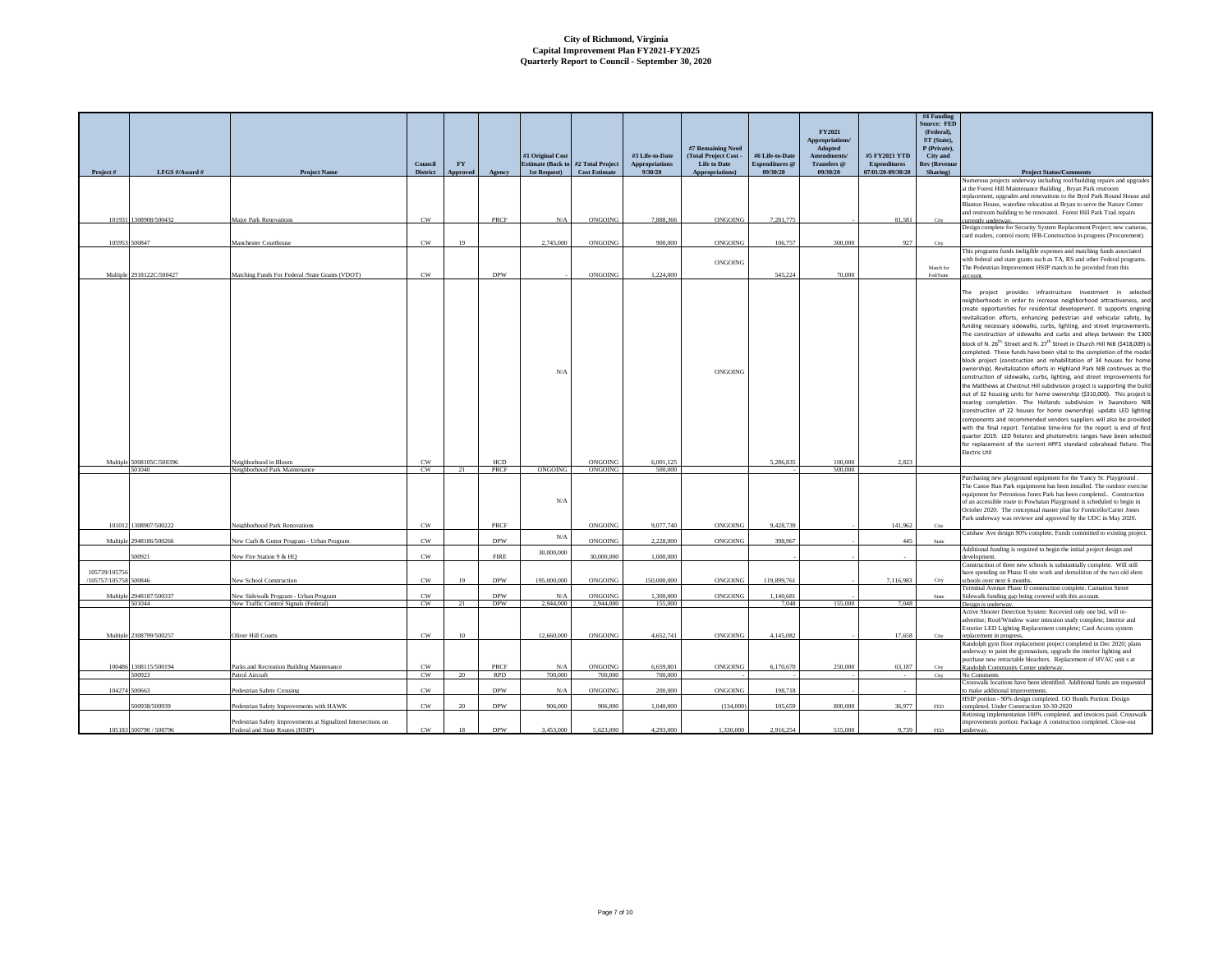| Project#             | LFGS #/Award #                                | <b>Project Name</b>                                                             | Council<br><b>District</b> | FY<br><b>Approved</b> | Agency                   | #1 Original Cost<br>1st Request) | Estimate (Back to #2 Total Project<br><b>Cost Estimate</b> | #3 Life-to-Date<br><b>Appropriations</b><br>9/30/20 | #7 Remaining Need<br>(Total Project Cost -<br><b>Life to Date</b><br>Appropriations) | #6 Life-to-Date<br><b>Expenditures</b> @<br>09/30/20 | FY2021<br>Appropriations/<br>Adopted<br>Amendments/<br>Transfers @<br>09/30/20 | #5 FY2021 YTD<br>Expenditures<br>07/01/20-09/30/20 | #4 Funding<br><b>Source: FED</b><br>(Federal).<br>ST (State).<br>P (Private),<br>City and<br><b>Rev (Revenue</b><br>Sharing) | <b>Project Status/Comments</b>                                                                                                                                                                                                                                                                                                                      |
|----------------------|-----------------------------------------------|---------------------------------------------------------------------------------|----------------------------|-----------------------|--------------------------|----------------------------------|------------------------------------------------------------|-----------------------------------------------------|--------------------------------------------------------------------------------------|------------------------------------------------------|--------------------------------------------------------------------------------|----------------------------------------------------|------------------------------------------------------------------------------------------------------------------------------|-----------------------------------------------------------------------------------------------------------------------------------------------------------------------------------------------------------------------------------------------------------------------------------------------------------------------------------------------------|
|                      |                                               |                                                                                 |                            |                       |                          |                                  |                                                            |                                                     |                                                                                      |                                                      |                                                                                |                                                    |                                                                                                                              | The Planning Commission unanimously approved the PAC Work Plan for                                                                                                                                                                                                                                                                                  |
|                      | 104689/101525 1308131/500328                  |                                                                                 | CW                         |                       | PDR                      | N/A                              | ONGOING                                                    | 2.587.248                                           | ONGOING                                                                              | 1.253.380                                            | 250,000                                                                        |                                                    | City                                                                                                                         | FY21-FY22 on 7/6/2020; approved projects include Hillside Court<br>Playground, Southside Community Center Skate Park, City Gardens<br>Amenity, Fulton Memorial Park, Shockoe Bottom/Storm Drain<br>Management, Westover Hills Placemaking, a Monument Ave Initiative<br>(undefined); all seven projects together total \$1.34M.                     |
|                      |                                               | Percent for the Arts                                                            |                            |                       |                          |                                  |                                                            |                                                     |                                                                                      |                                                      |                                                                                |                                                    |                                                                                                                              | Bids received on Nov. 8, 2018 exceeded the project budget. Additional                                                                                                                                                                                                                                                                               |
|                      | 104674 500719                                 | Police Equestrian Community Center                                              | $_{\rm CW}$                | 17                    | <b>DPW</b>               | 1.495.559                        | 1,495,559                                                  | 1,496,559                                           | (1,000)                                                                              | 210,008                                              |                                                                                | 900                                                | City                                                                                                                         | private funding has been identified. Bids documents are updated for<br>current building code changes. The MOU is being drafted that will go out<br>to the donor for review and acceptance. The agreement has been sent back<br>to legal with the donors comments.                                                                                   |
|                      |                                               |                                                                                 |                            |                       |                          |                                  |                                                            |                                                     |                                                                                      |                                                      |                                                                                |                                                    |                                                                                                                              | Chiller and Cooling Tower Replacement - Construction complete, project                                                                                                                                                                                                                                                                              |
|                      | 104583 500702                                 | Police Headquarters Building                                                    | CW                         |                       | <b>DPW</b>               | 2.445.000                        | 2.445,000                                                  | 1,745,000                                           | 700,000                                                                              | 1.203.340                                            | 155,000                                                                        |                                                    | City                                                                                                                         | close-out in progress.<br>Boiler Replacement Project Construction complete, project close-out in<br>progress. Police HQ Parking Concrete Deck Renovations and Lighting<br>Upgrade Design project complete date Fall of 2019. NO CHANGE. LED<br>Lights under construction. On Going Programming & Punch Out                                          |
|                      | 104585 500703                                 | Police Training Academy Building                                                | CW                         |                       | <b>DPW</b>               | 1.229.000                        | 1.229.000                                                  | 1.229.000                                           |                                                                                      | 1.109.527                                            |                                                                                | 1.103                                              | City                                                                                                                         | Parking Deck Structural Beams Replacement/Repairs; Construction                                                                                                                                                                                                                                                                                     |
|                      |                                               |                                                                                 |                            |                       |                          |                                  |                                                            |                                                     |                                                                                      |                                                      |                                                                                |                                                    |                                                                                                                              | Complete; Closeout in progress.<br>No additional funding provided in the FY-20 CIP budget for construction                                                                                                                                                                                                                                          |
|                      | 100219 2308239/500248/501032                  | RAA Buildings and Property Improvements                                         | CW                         | 13                    | <b>DPW</b>               | 1.560,000                        | 1.950.000                                                  | 1.950.000                                           |                                                                                      | 1,175,789                                            |                                                                                | 2,085                                              | City                                                                                                                         | of the canopies.<br>DPW Updates: The A/E proposal for design and C/A services has been                                                                                                                                                                                                                                                              |
|                      |                                               |                                                                                 |                            |                       |                          |                                  |                                                            |                                                     |                                                                                      |                                                      |                                                                                |                                                    |                                                                                                                              | received and submitted in Rapids awaiting Procurement to issue the<br>nurchase order                                                                                                                                                                                                                                                                |
|                      |                                               |                                                                                 |                            |                       |                          |                                  |                                                            |                                                     |                                                                                      |                                                      |                                                                                |                                                    |                                                                                                                              | Fire Updates: RFD and DPW Special Capital Projects have met with an<br>architect to develop the program scope. The architect has provided the<br>proposal for architectural services for Fire Station 12. A contract has been<br>issued to Moseley Architects. Project design kick-off meeting is                                                   |
|                      | 500922                                        | Replacement of Fire Station 12                                                  | CW                         | 21                    | <b>FIRE</b>              | 8.302.233                        | 8.302.233                                                  | 2.950,000                                           |                                                                                      |                                                      | 2.400,000                                                                      |                                                    |                                                                                                                              | scheduled for November 11 2020<br>Oracle contract, which is needed to proceed with this project, is currently                                                                                                                                                                                                                                       |
|                      |                                               |                                                                                 |                            |                       |                          |                                  |                                                            |                                                     |                                                                                      |                                                      |                                                                                |                                                    |                                                                                                                              | being negotiated with City Attorney's office. System is anticipated to go<br>into production November 2021.                                                                                                                                                                                                                                         |
|                      | 106685 500924                                 | Revenue Administration System Replacement                                       | CW                         |                       | Finance                  | 3,100,000                        | 3.100,000                                                  | 3,100,000                                           |                                                                                      | 428.891                                              |                                                                                | 156,344                                            |                                                                                                                              | Current encumbrances = $$871,174$<br>Available funds to be used as part of the dark fiber optic for City used.                                                                                                                                                                                                                                      |
| 101848/104408 500420 |                                               | Richmond Fiber Optics Network System                                            | $_{\rm CW}$                | 14                    | <b>DPW</b>               | 1,500,000                        | 3,000,000                                                  | 1,625,000                                           | 1,375,000                                                                            | 1,294,751                                            | 125,000                                                                        |                                                    |                                                                                                                              | Waiting for the RSS Phase III to start construction.<br>Project was advertised. Bids came out over the budget allocation. VDOT                                                                                                                                                                                                                      |
|                      | 104128 500636                                 | Richmond Signal System Improvements West-North (CMAO)                           | CW                         |                       | <b>DPW</b>               | 6.312.000                        | 6.312.000                                                  | 6.194.000                                           | 118,000                                                                              | 1.010.010                                            |                                                                                | 1.720                                              | <b>FED</b>                                                                                                                   | and RRTPO allocated additional. Working with VDOT to get<br>advertisement authorization again.                                                                                                                                                                                                                                                      |
|                      |                                               |                                                                                 |                            |                       |                          |                                  |                                                            |                                                     |                                                                                      |                                                      |                                                                                |                                                    | City and<br>Revenue<br>Sharing                                                                                               | Conceptual planning with Hargreaves on Missing Link is essentially<br>complete. Public meeting held on 12/11/19 and stakeholder meeting also<br>on 12/11/19. 2 options identified and discussed w/public and City<br>officials. Remaining item is to get conceptual approval from<br>UDC/Planning Commission, which will occur in 2nd Qtr. of FY21. |
|                      | 101526 2108132/500329<br>501041               | Riverfront Plan Implementation<br><b>Riverview Cemetary Expansion</b>           | CW<br>CW                   | 13<br>21              | PDR<br><b>PRCF</b>       | 962.500<br>948,026               | 100,000,000<br>948.026                                     | 12.903.919<br>948,026                               | 87,096,081                                                                           | 12,802,707                                           | 948,026                                                                        |                                                    |                                                                                                                              |                                                                                                                                                                                                                                                                                                                                                     |
|                      | 105219 500792                                 | Roadway Conversions for Bike Infrastructure (Road Diet) (HSIP)                  | $_{\rm CW}$                | $18\,$                | <b>DPW</b>               | N/A                              | ONGOING                                                    | 1,502,000                                           | ONGOING                                                                              | 993,459                                              |                                                                                | 238,312                                            | $\ensuremath{\mathsf{FED}}$                                                                                                  | Started construction in March 2020, anticipate completion by December                                                                                                                                                                                                                                                                               |
|                      | Multiple 2908135/500421                       | Safety Improvement Contingency                                                  | CW                         |                       | <b>DPW</b>               | N/A                              | ONGOING                                                    | 504.406                                             | ONGOING                                                                              | 324.151                                              | 50,000                                                                         |                                                    |                                                                                                                              | This account is used to cover underfunded HSIP projects ineligible to<br>obtain additional federal dollars. No comments                                                                                                                                                                                                                             |
|                      | 102336 7808103/500495                         | School ADA Compliance                                                           | CW                         | 13                    | <b>RPS</b>               | N/A                              | ONGOING                                                    | 23.174.720                                          | ONGOING                                                                              | 19.882.004                                           | 2.702.003                                                                      | 103.477                                            |                                                                                                                              | Invoices pending payment which will be captured within the 4th Qtr. CIP<br>Report. Funds encumbered in the amount of \$137.8K for upcoming                                                                                                                                                                                                          |
|                      | 102336 2308198/500160                         | School CIP Planning & Construction                                              | CW                         | 13                    | <b>RPS</b>               | N/A                              | ONGOING                                                    | 182.419.204                                         | ONGOING                                                                              | 175, 108, 813                                        |                                                                                |                                                    | City                                                                                                                         | No activity this quarter                                                                                                                                                                                                                                                                                                                            |
|                      |                                               |                                                                                 |                            |                       |                          |                                  |                                                            |                                                     |                                                                                      |                                                      |                                                                                |                                                    |                                                                                                                              | Invoices pending payment which will be captured within the 4th Qtr. CIP<br>Report. Funds encumbered in the amount of \$7.5M for upcoming projects                                                                                                                                                                                                   |
|                      | 102336 7808111/500492/500840<br>500950/500951 | School Capital Maintenance<br>Semmes Ave, Forest Hill, Dundee Pedestrian Safety | CW<br>CW                   | 13<br>20              | <b>RPS</b><br><b>DPW</b> | N/A<br>800,000                   | ONGOING<br>800.000                                         | 123,296,931<br>800,000                              | ONGOING                                                                              | 107.353.532<br>46,731                                | 1,297,997                                                                      | 3,495,626<br>26,399                                | City<br>FED.                                                                                                                 | Concepts under City review for projet final scoping.                                                                                                                                                                                                                                                                                                |
| Multiple             | 2948188/500317                                | Sidewalk Improvement Program - Urban                                            | CW                         |                       | <b>DPW</b>               | N/A                              | <b>ONGOING</b>                                             | 2.245.509                                           | ONGOING                                                                              | 2.200.779                                            |                                                                                |                                                    | State<br>VDOT - Reyenne                                                                                                      | Additional locations to be assigned. Funds committed<br>Sidewalk Packages #1,#2 and 3 are under construction.                                                                                                                                                                                                                                       |
|                      | Multiple 2918516/500161/500162/500942         | Sidewalk Projects program                                                       | CW                         |                       | <b>DPW</b>               | N/A                              | ONGOING                                                    | 13,556,761                                          | ONGOING<br>ONGOING                                                                   | 13,207,912                                           | 1,000,000                                                                      | 13,372                                             | Share                                                                                                                        | Various sidewalk projects underway. Project budget and expenditures<br>being reconciled. FY20 \$900K allocation to advertised January 2020.                                                                                                                                                                                                         |
|                      | Multiple 9741603/500090                       | <b>Street Lighting - Special</b>                                                | CW                         |                       | DPU                      | N/A                              | ONGOING                                                    | 13,650,525                                          |                                                                                      | 11.583.147                                           |                                                                                | 34,484                                             |                                                                                                                              | Construction spring 2020. Activity pending project start.                                                                                                                                                                                                                                                                                           |
| Multin               | 9741602/500087/500088/500089/500<br>650       | Street Lighting/General                                                         | CW                         |                       | DPU                      | $N/\Delta$                       | ONGOING                                                    | 35.862.390                                          | ONGOING                                                                              | 27.319.612                                           | 300,000                                                                        | 128,883                                            |                                                                                                                              | No comments                                                                                                                                                                                                                                                                                                                                         |
|                      |                                               |                                                                                 |                            |                       |                          |                                  |                                                            |                                                     |                                                                                      |                                                      |                                                                                |                                                    |                                                                                                                              |                                                                                                                                                                                                                                                                                                                                                     |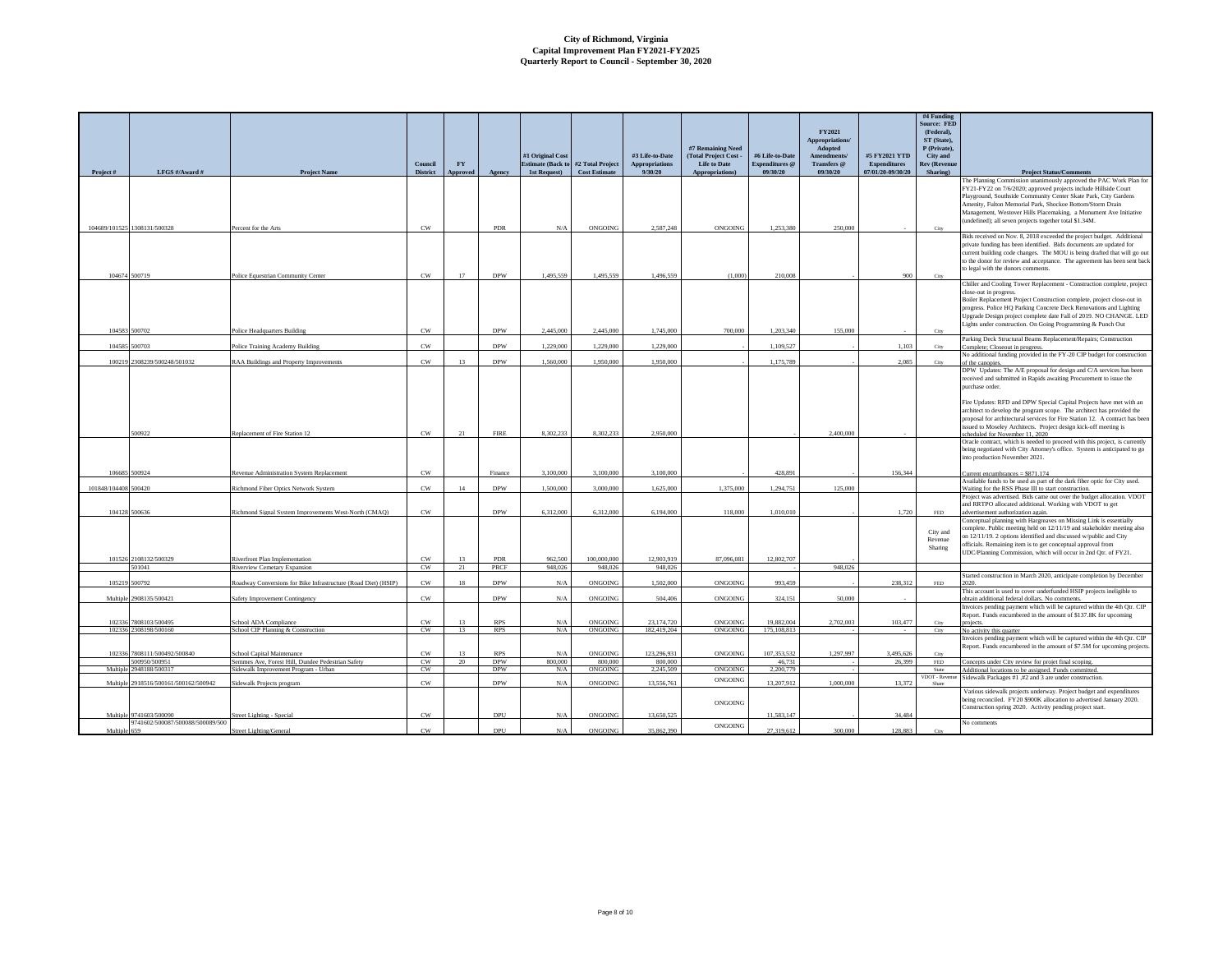|          |                                          |                                                               |                 |           |            |                          |                      |                 |                                            |                       |                        |                     | #4 Funding               |                                                                                                                                                           |
|----------|------------------------------------------|---------------------------------------------------------------|-----------------|-----------|------------|--------------------------|----------------------|-----------------|--------------------------------------------|-----------------------|------------------------|---------------------|--------------------------|-----------------------------------------------------------------------------------------------------------------------------------------------------------|
|          |                                          |                                                               |                 |           |            |                          |                      |                 |                                            |                       |                        |                     | <b>Source: FED</b>       |                                                                                                                                                           |
|          |                                          |                                                               |                 |           |            |                          |                      |                 |                                            |                       | FY2021                 |                     | (Federal).               |                                                                                                                                                           |
|          |                                          |                                                               |                 |           |            |                          |                      |                 |                                            |                       | Appropriations/        |                     | ST (State),              |                                                                                                                                                           |
|          |                                          |                                                               |                 |           |            | #1 Original Cost         |                      | #3 Life-to-Date | #7 Remaining Need<br>(Total Project Cost - | #6 Life-to-Date       | Adopted<br>Amendments/ | #5 FY2021 YTD       | P (Private),<br>City and |                                                                                                                                                           |
|          |                                          |                                                               | Council         | <b>FY</b> |            | <b>Estimate (Back to</b> | #2 Total Project     | Appropriations  | <b>Life to Date</b>                        | <b>Expenditures</b> @ | Transfers @            | <b>Expenditures</b> | <b>Rev (Revenue</b>      |                                                                                                                                                           |
| Project# | LFGS #/Award #                           | Project Name                                                  | <b>District</b> | Approved  | Agency     | 1st Request)             | <b>Cost Estimate</b> | 9/30/20         | Appropriations)                            | 09/30/20              | 09/30/20               | 07/01/20-09/30/20   | Sharing)                 | <b>Project Status/Comments</b>                                                                                                                            |
|          |                                          |                                                               |                 |           |            |                          |                      |                 |                                            |                       |                        |                     |                          | The LED pilot project is in its testing and evaluation phase; five of the six                                                                             |
|          |                                          |                                                               |                 |           |            |                          |                      |                 |                                            |                       |                        |                     |                          | evaluation areas have been installed with one area remaining to be installed                                                                              |
|          |                                          |                                                               |                 |           |            |                          |                      |                 |                                            |                       |                        |                     |                          | tentatively by the end of June 2018; Evaluation and testing will last for                                                                                 |
|          |                                          |                                                               |                 |           |            |                          |                      |                 |                                            |                       |                        |                     |                          | several months during which time citizens and various group feedback will<br>be analyzed and considered for selection of final hardware, its application  |
|          |                                          |                                                               |                 |           |            |                          |                      |                 |                                            |                       |                        |                     |                          | electric grid adaptation configuration and installation phasing. Citizen                                                                                  |
|          |                                          |                                                               |                 |           |            |                          |                      |                 |                                            |                       |                        |                     |                          | feedback information has been collected from various parties having seen                                                                                  |
|          |                                          |                                                               |                 |           |            |                          |                      |                 |                                            |                       |                        |                     |                          | and commented on the areas that have the LEDs installed. The pilot phase                                                                                  |
|          |                                          |                                                               |                 |           |            |                          |                      |                 |                                            |                       |                        |                     |                          | is being funded via prior O&M funds that were allocated for LED                                                                                           |
|          |                                          |                                                               |                 |           |            |                          |                      |                 |                                            |                       |                        |                     |                          | technology testing and evaluation. The consultant is in the process of<br>completing the LED light pilot study report with it's findings The study        |
|          |                                          |                                                               |                 |           |            |                          |                      |                 |                                            |                       |                        |                     |                          | of the electrical characteristics of the electric distribution gird impacts                                                                               |
|          |                                          |                                                               |                 |           |            |                          |                      |                 |                                            |                       |                        |                     |                          | related to the use of LED technology has been completed and those                                                                                         |
|          |                                          |                                                               |                 |           |            |                          |                      |                 |                                            |                       |                        |                     |                          | findings will be included in the final report. A refresh of the most update                                                                               |
|          |                                          |                                                               |                 |           |            |                          |                      |                 |                                            |                       |                        |                     |                          | LED lighting components and recommended vendors suppliers will also                                                                                       |
|          |                                          |                                                               |                 |           |            |                          |                      |                 | ONGOING                                    |                       |                        |                     |                          | be provided with the final report. Tentative time-line for the report is end<br>of first quarter 2019. LED fixtures and photometric ranges have been      |
|          |                                          |                                                               |                 |           |            |                          |                      |                 |                                            |                       |                        |                     |                          | selected for replacement of the current HPFS standard cobrahead fixture.                                                                                  |
|          |                                          |                                                               |                 |           |            |                          |                      |                 |                                            |                       |                        |                     |                          | The Electric Utility is currently in the process of doing a small purchase                                                                                |
|          |                                          |                                                               |                 |           |            |                          |                      |                 |                                            |                       |                        |                     |                          | based on the new LED specification to began rolling out LED lighting in                                                                                   |
|          |                                          |                                                               |                 |           |            |                          |                      |                 |                                            |                       |                        |                     |                          | selected power specific areas. The Electric Utility is currently awaiting the<br>delivery of the first round of LED fixtures that have been ordered. Once |
|          |                                          |                                                               |                 |           |            |                          |                      |                 |                                            |                       |                        |                     |                          | fixtures have been delivered the Utility will began roll out as indicated in                                                                              |
|          |                                          |                                                               |                 |           |            |                          |                      |                 |                                            |                       |                        |                     |                          | prior status report. As of this report, July 30th 2019. The Electric Utility                                                                              |
|          |                                          |                                                               |                 |           |            |                          |                      |                 |                                            |                       |                        |                     |                          | has received 160 fixture of which 150 have been installed. The Utility is                                                                                 |
|          |                                          |                                                               |                 |           |            |                          |                      |                 |                                            |                       |                        |                     |                          | currently ordering another 130 to 150 fixtures to be installed in the next                                                                                |
|          |                                          |                                                               |                 |           |            |                          |                      |                 |                                            |                       |                        |                     |                          | phase of power sensitive area replacements and monitoring it's impact on<br>respective circuits and substation systems. This phase is estimated to be     |
|          |                                          |                                                               |                 |           |            |                          |                      |                 |                                            |                       |                        |                     |                          | complete by the end of 2019 calendar year. The Electric Utility is                                                                                        |
|          |                                          |                                                               |                 |           |            |                          |                      |                 |                                            |                       |                        |                     |                          | currently working to install 7,500 LED fixtures by the end of calendar 21                                                                                 |
|          | 500884                                   | Street Lighting - LED Conversion                              | CW              | 18        | DPU        | N/A                      | ONGOING              | 3.120.203       |                                            | 383 522               | 700.000                | 123,729             |                          |                                                                                                                                                           |
|          |                                          |                                                               |                 |           |            |                          |                      |                 |                                            |                       |                        |                     |                          | Completed emergency repairs on Huguenot Rd Bridge, Commerce Rd                                                                                            |
|          |                                          |                                                               |                 |           |            |                          |                      |                 | ONGOING                                    |                       |                        |                     |                          | bridge, and Chimborazo Wall. Progress payments being processed. This                                                                                      |
| Multiple | 2918128C/500290                          | Streets, Sidewalks, Alley Extensions and Improvements Program | CW              |           |            |                          | ONGOING              | 25,437,174      |                                            | 23.319.325            | 300,000                | 15.731              | City                     | program contains several adopted Council amendment projects                                                                                               |
|          |                                          |                                                               |                 |           |            |                          |                      |                 |                                            |                       |                        |                     |                          | Plan to replace kiddie pools at Powhatan and Woodville with spray pads.                                                                                   |
|          |                                          |                                                               |                 |           |            |                          |                      |                 |                                            |                       |                        |                     |                          | The tentative schedule is to begin construction at the selected sites at the                                                                              |
|          |                                          |                                                               |                 |           |            |                          |                      |                 |                                            |                       |                        |                     |                          | close of the 2020 summer season with completion spring of 2021. Met                                                                                       |
|          |                                          |                                                               |                 |           |            |                          |                      |                 | ONGOING                                    |                       |                        |                     |                          | with Aquatics staff in March in order to develop a scope of work. A<br>meeting with RK&K Engineers will be scheduled as a possible consultant             |
|          |                                          |                                                               |                 |           |            |                          |                      |                 |                                            |                       |                        |                     |                          | for the aquatics improvements. Estimates for repairs are also currently                                                                                   |
|          |                                          |                                                               |                 |           |            |                          |                      |                 |                                            |                       |                        |                     |                          | being obtained for the Hotchkiss Pool.                                                                                                                    |
| 100492   | 1308180C/500202                          | <b>Swimming Pools Project</b>                                 | CW              |           | PRCF       | N/A                      | ONGOING              | 7,117,300       |                                            | 5.356.113             | 250,000                | 1,321               | City                     |                                                                                                                                                           |
|          | 500941/500961                            | Systematic Pedestrian Safety Improvements Phase III           | CW              | 20        | <b>DPW</b> | 1.540,000                | 1,540,000            | 1.540,000       |                                            | 140,816               |                        | 1,741               | FED                      | Awarded contract in October, 2020. Anticipate starting construction in<br>December 2020                                                                   |
|          | 500943/500967                            |                                                               |                 |           |            |                          |                      |                 |                                            |                       |                        |                     |                          | Design 100% completed. Waiting for Procurement Sevices to post RFQ                                                                                        |
|          |                                          | Systemic Sight Distance Improvements HSIP                     | $_{\rm CW}$     | $20\,$    | <b>DPW</b> | 1,419,000                | 1,419,000            | 575,000         |                                            | 147,560               | 421,000                | 1,441               | FED                      | olictation.                                                                                                                                               |
| Multiple | 2908122C/500289/500358/500489/<br>500229 | <b>Traffic Control Installations</b>                          | CW              |           | <b>DPW</b> | N/A                      | ONGOING              | 9.081.899       | ONGOING                                    | 8.892.179             |                        | 379                 | VDOT - Revenue<br>Share  | 10-30-2020: Broad St @ Hamilton St Signal project-Under Construction                                                                                      |
|          |                                          |                                                               |                 |           |            |                          |                      |                 |                                            |                       |                        |                     |                          | 2% City Funds - Remaining funds has been allocated to Broad St &                                                                                          |
|          |                                          |                                                               |                 |           |            |                          |                      |                 |                                            |                       |                        |                     |                          | Hamilton St Traffic Signal project; Under Construction Due to                                                                                             |
|          |                                          |                                                               |                 |           |            |                          |                      |                 | ONGOING                                    |                       |                        |                     |                          | insufficient funding in CIP Budget, transfer was needed to fund the                                                                                       |
| Multiple | 2948190/500347 / 500301                  | Traffic Control Modernization - Urban                         | CW              |           | <b>DPW</b> | N/A                      | ONGOING              | 3.100.000       |                                            | 2.096.359             |                        |                     | State/Federal            | replacement of signal poles which have been identified as failing in                                                                                      |
|          |                                          |                                                               |                 |           |            |                          |                      |                 |                                            |                       |                        |                     |                          | structural integrity. 10-30-2020: No comment<br>10-30-2020 Design completed. Requested authorization from VDOT to                                         |
|          | 00944/500962                             | Traffic Signal Visibility Improvement HSIP                    | CW              |           | <b>DPW</b> | ONGOING                  | ONGOING              | 1.310.000       |                                            | 110,624               | 1.075.000              | 3,213               | FED.                     | Advertise                                                                                                                                                 |
|          | 500945                                   | Transit Stop Access and Sidewalk Improvement                  | CW              | 20        | <b>DPW</b> | 960,000                  | 960,000              | 960,000         |                                            | 106,679               | 594,000                | 2,860               |                          | Project is in 90% design Phase. No new comments                                                                                                           |
|          |                                          |                                                               |                 |           |            |                          |                      |                 |                                            |                       |                        |                     |                          | 2021 Slurry program has been completed 5.84 MLM . 2021 1 inch mill<br>and overlay paving programhas been completed 15.52 ML. 2021 2 inch                  |
|          |                                          |                                                               |                 |           |            |                          |                      |                 |                                            |                       |                        |                     |                          | mill and overlay program has completed 9.05 MLM. To maintain the                                                                                          |
|          |                                          |                                                               |                 |           |            |                          |                      |                 | ONGOING                                    |                       |                        |                     |                          | City streets to a level of acceptance of a Pavement Condition Index (PCI)                                                                                 |
|          |                                          |                                                               |                 |           |            |                          |                      |                 |                                            |                       |                        |                     |                          | of 80 the City would have to allocate \$21,500,000 dollars per year and                                                                                   |
|          |                                          |                                                               |                 |           |            |                          |                      |                 |                                            |                       |                        |                     |                          | that is based on 2019 rates for paving. This does not include any inflation                                                                               |
|          | Multiple 2918515/500286/500946/500986    | <b>Transportation Projects</b>                                | CW              |           | <b>DPW</b> | N/A                      | <b>ONGOING</b>       | 104.898.231     |                                            | 77,459,410            | 30,000,000             | 801.149             |                          | for the following years . Project budget and expenditures being reconciled                                                                                |